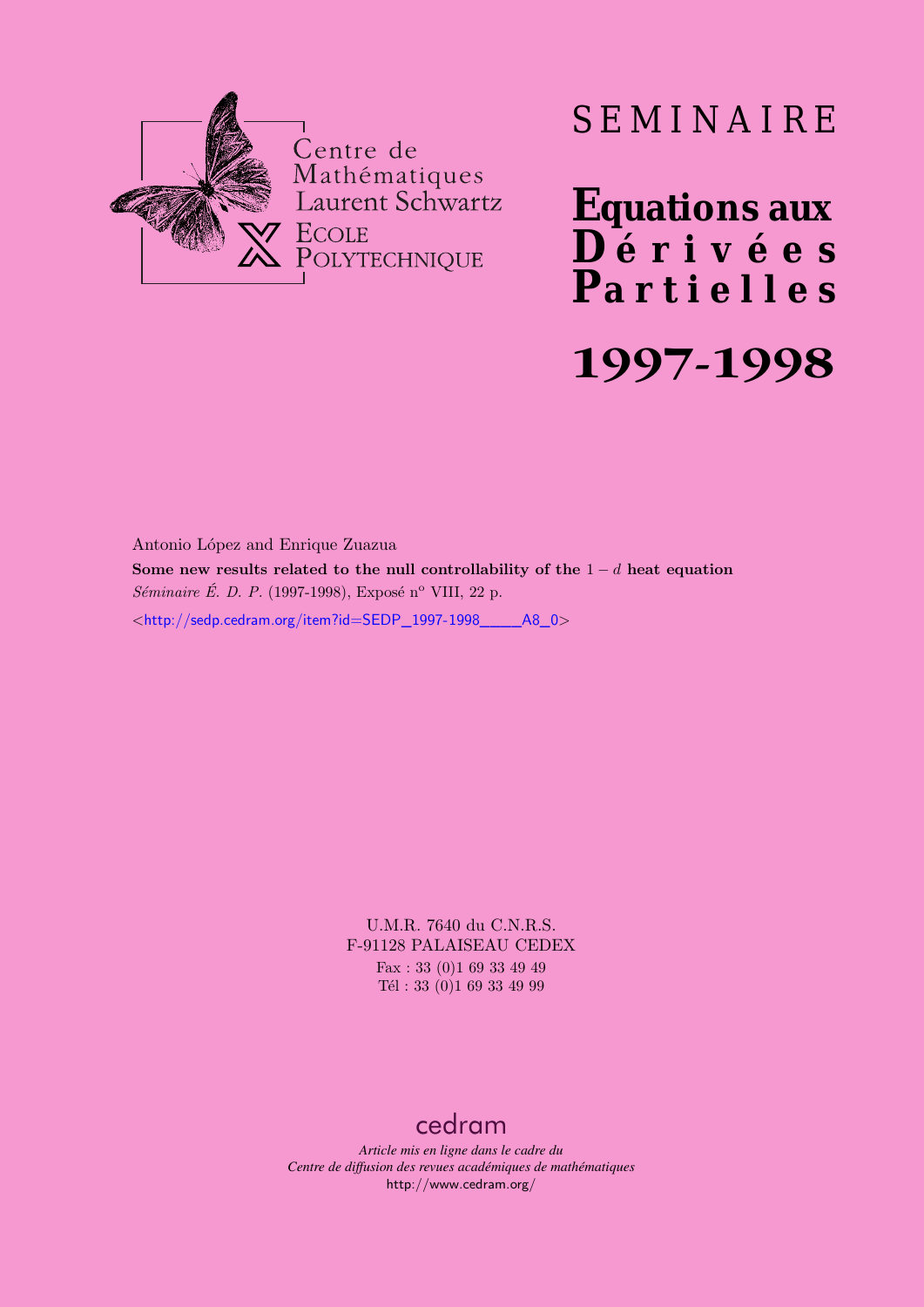## $\sim$  0.000 meV results related to the null controllability of the -  $\sim$ heat equation

Antonio LOPEZ - and Enrique ZUAZUA Departamento de Matem-atica Aplicada Universidad Complutense 28040 Madrid. Spain

### A bstract

we address three hull controllability problems related to the  $\bar{1} = u$  heat equation. First  $u$ we show that the - <sup>d</sup> heat equation with <sup>a</sup> rapidly oscillating density is uniformly null controllable as the period of the density tends to zero We also prove that the same result holds for the nitedierence semidiscretization in space of the constant coecient heat equation as the step size tends to zero Finally we prove that the null controllability of the constant coefficient heat equation can be obtained as limit of null controllability properties for singularly perturbed dissipative wave equations The proofs combine results on sums of real exponentials, Carleman's inequalities for heat equations and sideways energy estimates for wave equations

## Résumé

Nous etudions trois problemes li es a la controlabilit e a z ero de <sup>l</sup>equation de la chaleur $1-a$ . Tout a abord on montre que i equation de la chaleur a densité periodique rapidement oscillante est uniformement controlable a z ero lorsque la p eriode tend vers z ero On d emontreensuite que les semidiscretisations en espace par di erences nies de l equation de la chaleura coecients constants sont uniformement controlables lorsque le pas de la discretization tendo i con montre (an montre aussi que la contrentación a montre de la chaleurativa de la chaleurativa de la  $\tau=a$  peut ette obtenue comme une perturbation singuilere des proprietes de comtole à zero d equations d'ondes dissipatives.

Suported by grant PB96-0003 of the DGES (Spain).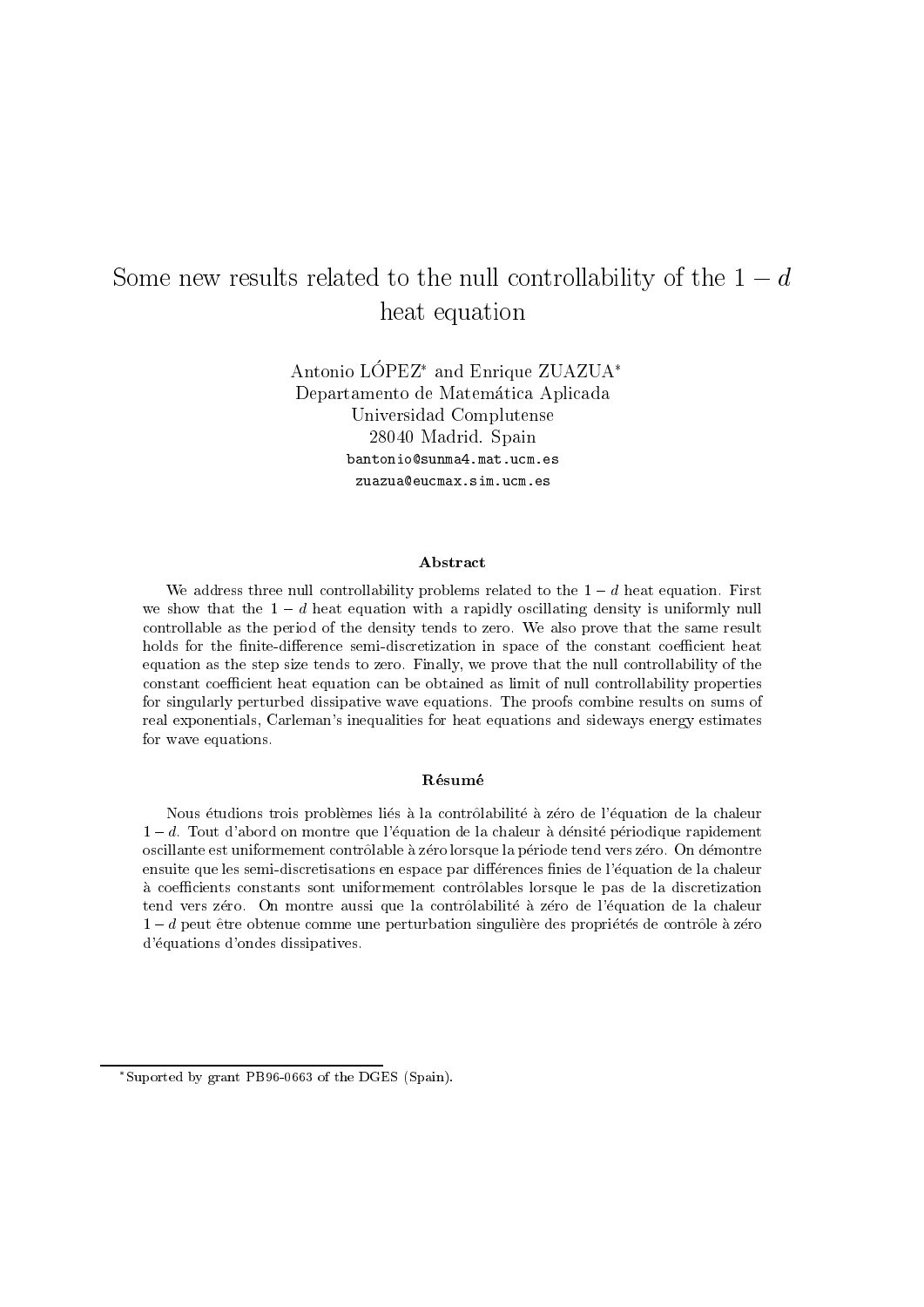#### $\mathbf{1}$ Introduction and main results

In this paper we present some recent results on the null controllability or  $1-a$  heat equations.

In order to introduce the notion of null controllability, let us consider first the constant coefficient heat equation:

(1.1) 
$$
\begin{cases} u_t - u_{xx} = 0, \ 0 < x < 1, \ 0 < t < T \\ u(0, t) = 0, \ u(1, t) = v(t), \ 0 < t < T \\ u(x, 0) = u^0(x), \ 0 < x < 1. \end{cases}
$$

in the state and visit the state and visit the right is acting on the right is acting on the right of the right the interval. System (1.1) is said to be null controllable in time  $T > 0$  if for any  $u^{\circ} \in L^2(0,1)$ there exists a control  $v \in L^2(0,T)$  such that the solution of (1.1) satisfies

$$
(1.2) \t\t u(x,T) = 0, \ 0 < x < 1.
$$

It is by now we have system that system  $\mathbf{I}$  is null controllable for all T  $\mathbf{I}$ null controllability of the linear heat equation holds in a much more general multi
dimensional setting see for instance F FI and LR Moreover we have the following bound for the control of system in the control of the control of the control of the control of the control of the control of

(1.3) 
$$
\| v \|_{L^2(0,T)} \leq C \| u^0 \|_{L^2(0,1)}, \forall u^0 \in L^2(0,1),
$$

where  $C$  is a positive constant depending only on the time  $T$ .

The null controllability of system -- is equivalent to an observability estimate for the adjoint system

(1.4) 
$$
\begin{cases}\n-\varphi_t - \varphi_{xx} = 0, & 0 < x < 1, \quad 0 < t < T \\
\varphi(x, T) = \varphi^0(x), & 0 < x < 1 \\
\varphi(0, t) = \varphi(1, t) = 0 & 0 < t < T.\n\end{cases}
$$

More precisely system -- is null controllable in time T if and only if there exists a positive constant  $C > 0$  such that  $\overline{a}$ 

(1.5) 
$$
\|\varphi(0)\|_{L^2(0,1)}^2 \le C \int_0^T |\varphi_x(1,t)|^2 dt
$$

for all solution of -

In this paper the stability of the null controllability property of system -- is studied under three different perturbations:

- a.- rapidly oscillating coefficients;
- b.- singular perturbation;
- c space semi
discretization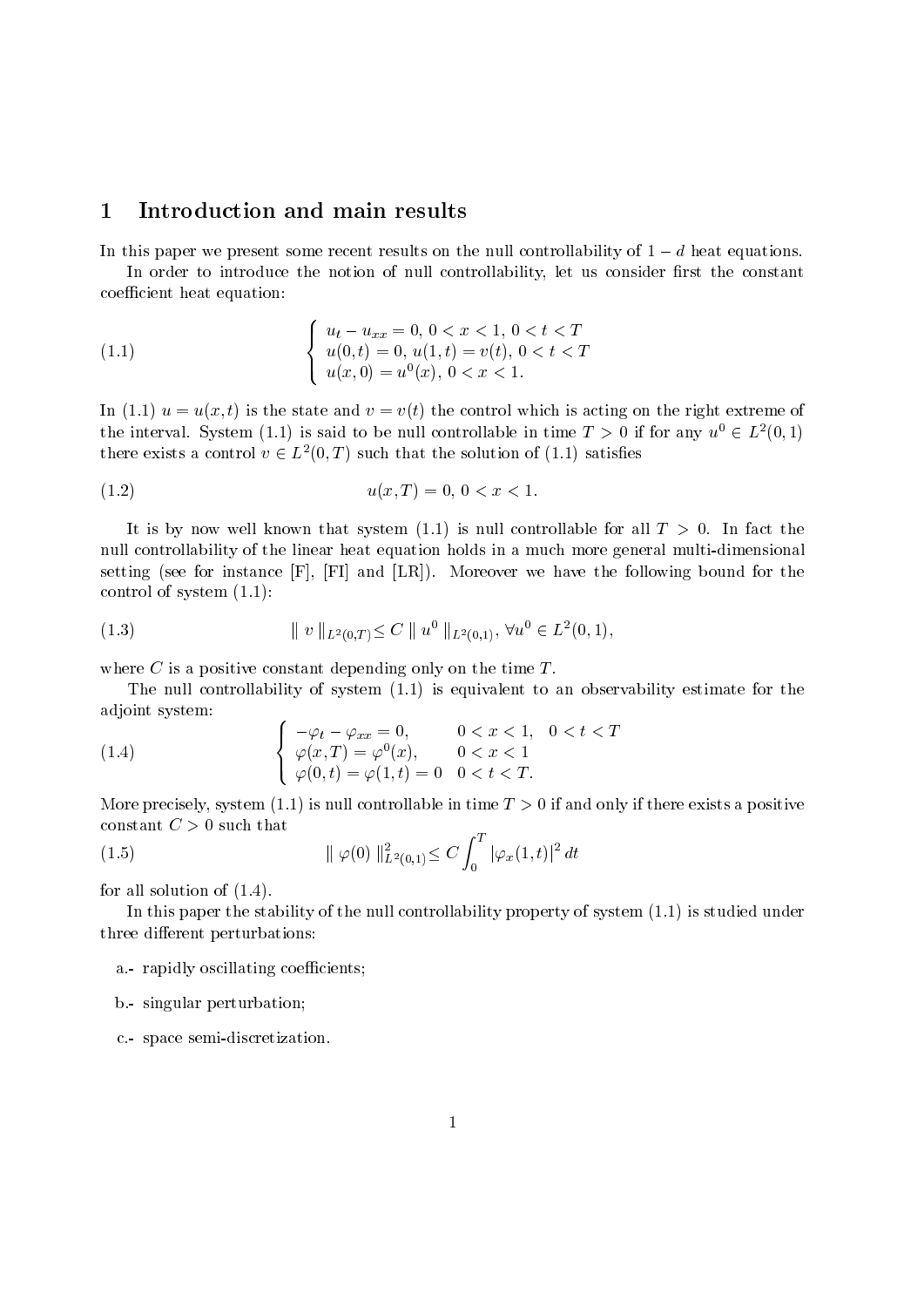#### 1.1 Rapidly oscillating periodic density

Let us consider first the heat equation with a periodic rapidly oscillating density:

(1.6) 
$$
\begin{cases} \rho\left(\frac{x}{\varepsilon}\right)u_t - u_{xx} = 0, & 0 < x < 1, \quad 0 < t < T \\ u(0, t) = 0, u(1, t) = v(t), & 0 < t < T \\ u(x, 0) = u^0(x), & 0 < x < 1, \end{cases}
$$

where  $0 \leq \varepsilon \leq 1$  and  $\rho$  is assumed to be a  $C$  , periodic function of period  $\zeta$  such that

$$
(1.7) \t\t 0 < \rho_0 \le \rho(x) \le \rho_1 < \infty, \forall x \in \mathbb{R}
$$

for suitable positive constant  $\overline{\mathbb{F}}$  (i.e. ).

Passing to the limit as  $\varepsilon \to 0$  in (1.6) formally we obtain the averaged system

(1.8) 
$$
\begin{cases} \bar{\rho}u_t - u_{xx} = 0, & 0 < x < 1, \quad 0 < t < T \\ u(0, t) = 0, u(1, t) = v(t), & 0 < t < T \\ u(x, 0) = u^0(x), & 0 < x < 1, \end{cases}
$$

where  $\bar{\rho}$  is the average of  $\rho$  over a period:  $\bar{\rho} = \frac{1}{\xi} \int_0^{\xi} \rho(x) dx$ .

We have the following result

**Theorem 1.1** Assume that  $\rho$  is  $\cup$ , periodic of period  $\zeta$  and such that  $(1, t)$  holds. Then, for any  $T > 0$ , systems (1.6) are uniformly null controllable as  $\varepsilon \rightarrow 0$ . More precisely, for any  $u^{\circ} \in L^2(0,1)$  and  $0 < \varepsilon < 1$  there exists a control  $v_{\varepsilon} \in L^2(0,T)$  such that the solution of  $(1.6)$ satisfies (when it was the constant constant C increased constant C  $\,$  such that the constant  $\,$ 

(1.9) 
$$
\| v \|_{L^2(0,T)} \leq C \| u^0 \|_{L^2(0,1)}, \ \forall u^0 \in L^2(0,1), \ \forall 0 < \varepsilon < 1.
$$

 $\mathbf{F}$  , and a control values of  $\mathbf{F}$  of  $\mathbf{F}$  of  $\mathbf{F}$  , and a control value of  $\mathbf{F}$ 

$$
(1.10) \t v_{\varepsilon} \to v \t in \t L^2(0,T) \t as \t \varepsilon \to 0,
$$

 $v \in L^2(0,T)$  being a null control for the limit system (1.8).

Some remarks are in order

(a) Slightly changing the proof of Theorem 1.1 we shall present below, the  $C^-$  assumption on  $\rho$  may be relaxed to assume that  $\rho$  is of class  $C^+$ . However, in this case the result holds only when  $T > T_0$ , for a suitable  $T_0 > 0$  that depends on  $\rho$ .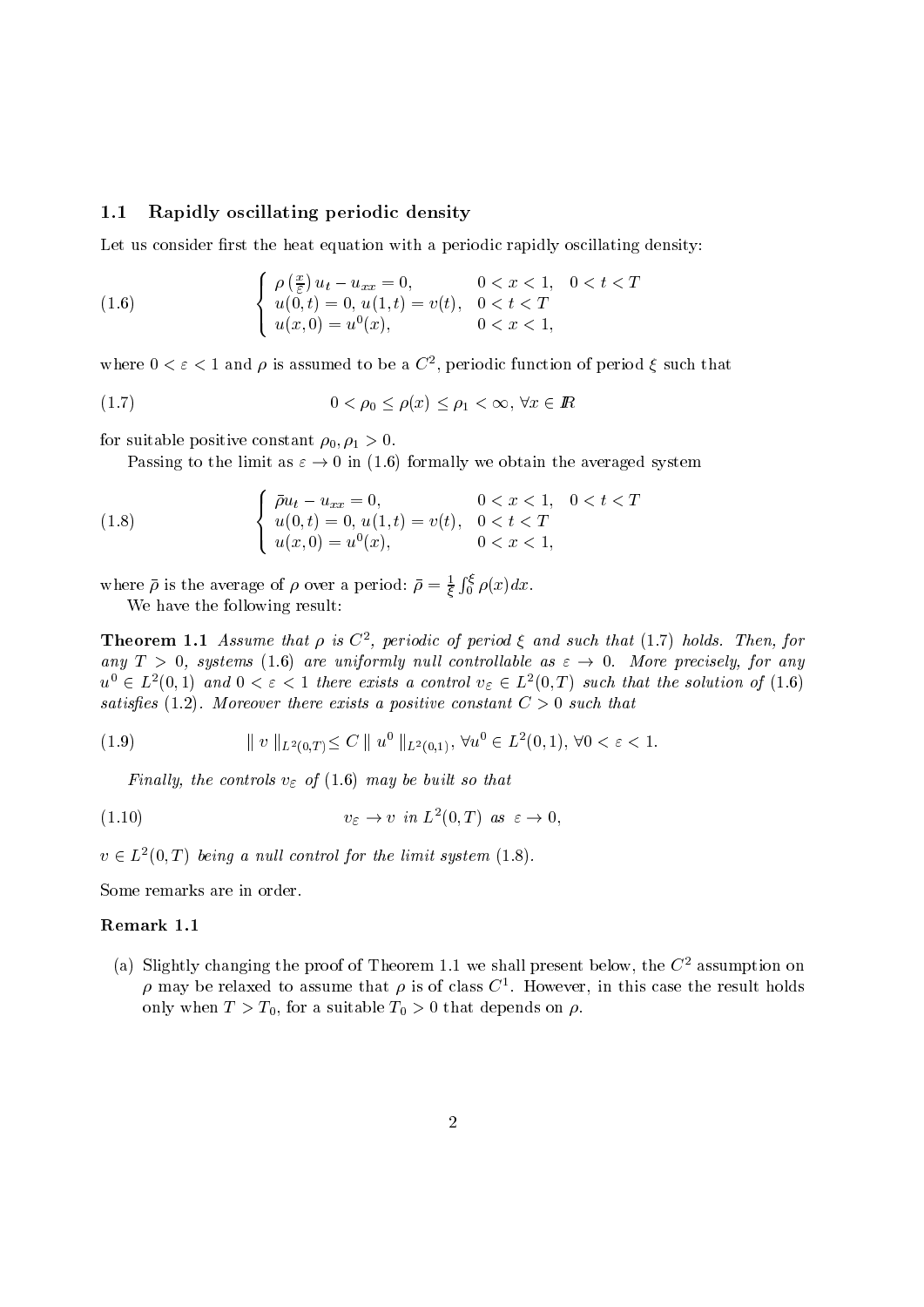, the uniform controllability result of Theorem - is equivalent to an uniform observable to an uniform  $\mu$ inequality for the corresponding adjoint systems

(1.11) 
$$
\begin{cases}\n-\rho(x/\varepsilon)\varphi_t - \varphi_{xx} = 0, & 0 < x < 1, \quad 0 < t < T \\
\varphi(0,T) = \varphi(1,t) = 0, & 0 < t < T \\
\varphi(x,T) = \varphi^0(x), & 0 < x < 1.\n\end{cases}
$$

More precisely as a consequence of Theorem -- it follows that for any T there exists a positive constant constant constant constant of - independent of - independent of - independent of - independent of - independent of - independent of - independent of - independent of - independent of - independent of -

(1.12) 
$$
\|\varphi(x,0)\|_{L^2(0,1)}^2 \leq C(T) \int_0^T |\varphi_x(1,t)|^2 dt
$$

for every solution of the contract of the contract of the contract of the contract of the contract of the contract of the contract of the contract of the contract of the contract of the contract of the contract of the cont

 $N$  is obtained as a consequence of  $N$  . This case the uniform observability  $N$  is obtained as a consequence of  $N$ the uniform null controllability result of Theorem -  $\mathcal{U}$ 

compared the analogue of the context of the wave equation with rapidly with rapidly with rapidly with  $\sim$ oscillating density. In that case, for fixed initial data the controls may blow up as  $\varepsilon \to 0$ . This is due to the existence of eigenfunctions of the underlying elliptic eigenvalue problem for  $\mathbf{f}$  and  $\mathbf{f}$  are energy is concentrated far away from the extreme x  $\mathbf{f}$ corresponding eigenvalues are of the order of  $\lambda \sim \varepsilon^{-1}$ . In the context of the heat equation the existence of these eigenfunctions is not an obstacle to the uniform observability to hold because of the strong dissipativity of the system for these frequencies

 $\blacksquare$ 

The proof of Theorem -  $\mathbf{f}$  and  $\mathbf{f}$  ingredients  $\mathbf{f}$  ingredients  $\mathbf{f}$  in  $\mathbf{f}$  in  $\mathbf{f}$ on the convergence of the spectrum as  $\varepsilon \to 0$  and classical results on series of real exponentials see FR and K we show that the pro jection of the solutions over the subspace generated by the eigenfunctions with eigenvalues  $\lambda \leq c \epsilon^{-2}$ , with  $c > 0$  small enough, are uniformly the existence of controls of the order of  $\exp(C \varepsilon^{-4/3})$  as  $\varepsilon \to 0$ . This two facts may be combined with the dissipativity in order to obtain the uniform null controllability of the system. For this. we apply the following control strategy in the time is the time interval  $\cdots$  . The time interval  $\cdots$ consecutive subintervals:  $[0, T] = I_1 \cup I_2 \cup I_3$ . In the first one we control the proyection of the solution on the low frequencies In I-let the sytem evolve freely without control In the last  $\mu$ subinterval we control the whole solution. This leads to controls of the form  $v_{\mathcal{E}} = v_{\mathcal{E}} \mathbb{1}_{I_1} + v_{\mathcal{E}} \mathbb{1}_{I_3}$ ,  $I_{\eta}$  denotes the characteristic function of the interval interval interval interval interval interval interval interval interval interval interval interval interval interval interval interval interval interval interval obtained this way are uniformly bounded with respect to  $\varepsilon \to 0$ .

Finally there are two possibilities to study the convergence of the sequence of controls. First, we can analyze the behavior of the control  $v_{\mathcal{E}} = v_{\mathcal{E}} 1_{I_1} + v_{\mathcal{E}} 1_{I_3}$  mentioned above. It is easy to see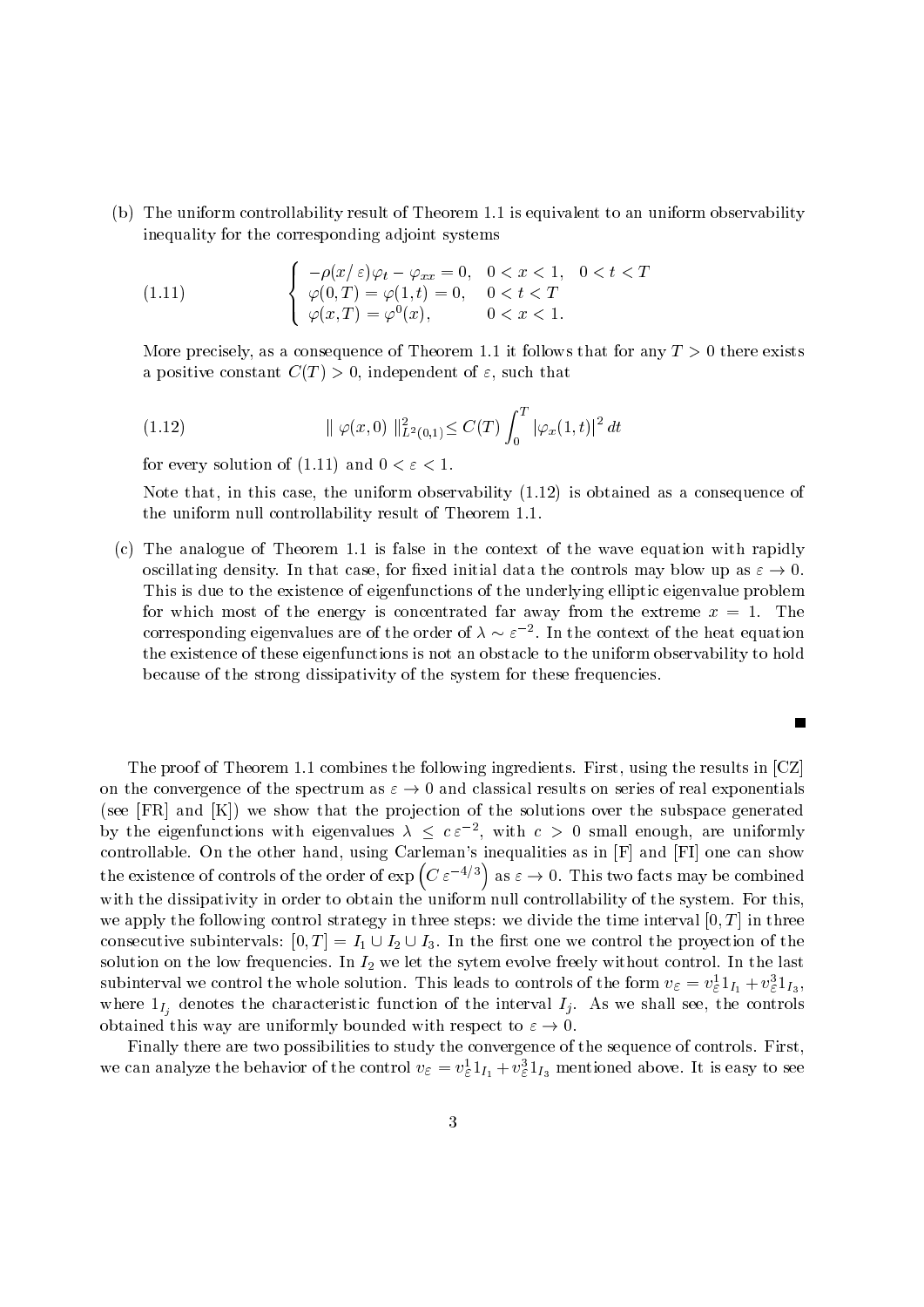that  $v_{\mathcal{E}}$  tends to zero exponentially while  $v_{\mathcal{E}}$  converges to a control for the limit system (1.6) in the interval  $T_1$ . On the other hand we can also consider the controls of minimal  $L$  –horm given by the Hilbert Uniqueness Method HUM see JL Lions L in the whole interval - T It can be shown that, for a fixed initial datum  $u^{\circ} \in L^2(0,1)$ , the control of minimal norm for (1.6) converges to the control of minimal norm for (1.8) as  $\varepsilon \to 0$ .

#### $1.2$ A singular perturbation problem

Let us consider the following damped wave equation

(1.13) 
$$
\begin{cases} \varepsilon u_{tt} - u_{xx} + u_t = v1_{\omega}, & 0 < x < 1, \quad 0 < t < T \\ u(0, t) = u(1, t) = 0, & 0 < t < T \\ u(x, 0) = u^0(x), u_t(x, 0) = u^1(x), & 0 < x < 1 \end{cases}
$$

 $\alpha$  -value the control and  $\alpha$  is the control and  $\alpha$ and the control is subset to the the control is subset that the control is supported to the control is supported to

system (it is nuclear it in fact it is nuclear it is exactly it in factor  $\mathcal{A}$  , we have for any  $\mathcal{A}$  $T > 2\sqrt{\varepsilon}$ . More precisely, for any  $(u^0, u^1) \in H_0^1(0,1) \times L^2(0,1)$  there exists a control  $v_{\varepsilon} \in$  $L^2$  ( $\omega \times (0,T)$ ) such that the solution of (1.13) satisfies

(1.14) 
$$
u(x,T) = u_t(x,T) = 0, \, 0 < x < 1.
$$

On the other hand, the formal limit of (1.13) as  $\varepsilon \to 0$  is the heat equation

(1.15) 
$$
\begin{cases} u_t - u_{xx} = v1_{\omega}, & 0 < x < 1, \quad 0 < t < T \\ u(0, t) = u(1, t) = 0, & 0 < t < T \\ u(x, 0) = u^0(x), & 0 < x < 1 \end{cases}
$$

which is null controllable for all  $T > 0$ .

The following result asserts that the null controllability of the heat equation may be obtained as limit of null controllability results for systems (1.13) as  $\varepsilon \to 0$ .

Theorem - Let T System -- is uniformly nul l control lable in time T for any  $0 < \varepsilon < \frac{T^2}{4}$ . More precisely, for any  $(u^0, u^1) \in H_0^1(0, 1) \times L^2(0, 1)$  and  $0 < \varepsilon < \frac{T^2}{4}$  there exists<br>a control  $v_{\varepsilon} \in L^2(\omega \times (0, T))$  such that the solution  $u_{\varepsilon}$  of (1.13) verifies (1.14) and moreover there exists a constant  $\mathbf{r}$  and  $\mathbf{r}$  and  $\mathbf{r}$  and  $\mathbf{r}$  and  $\mathbf{r}$ 

$$
(1.16) \t\t\t || v ||_{L^{2}(\omega \times (0,T))} \leq C || (u^{0}, u^{1}) ||_{H_{0}^{1}(0,1) \times L^{2}(0,1)}
$$

for all  $(u^0, u^1) \in H_0^1(0, 1) \times L^2(0, 1)$  and  $0 < \varepsilon < \frac{T^2}{4}$ .

(1.17) 
$$
v_{\varepsilon} \to v \text{ in } L^2(\omega \times (0,T)) \text{ as } \varepsilon \to 0,
$$

where y is a number of the late the heat equation (  $\rightarrow$  ).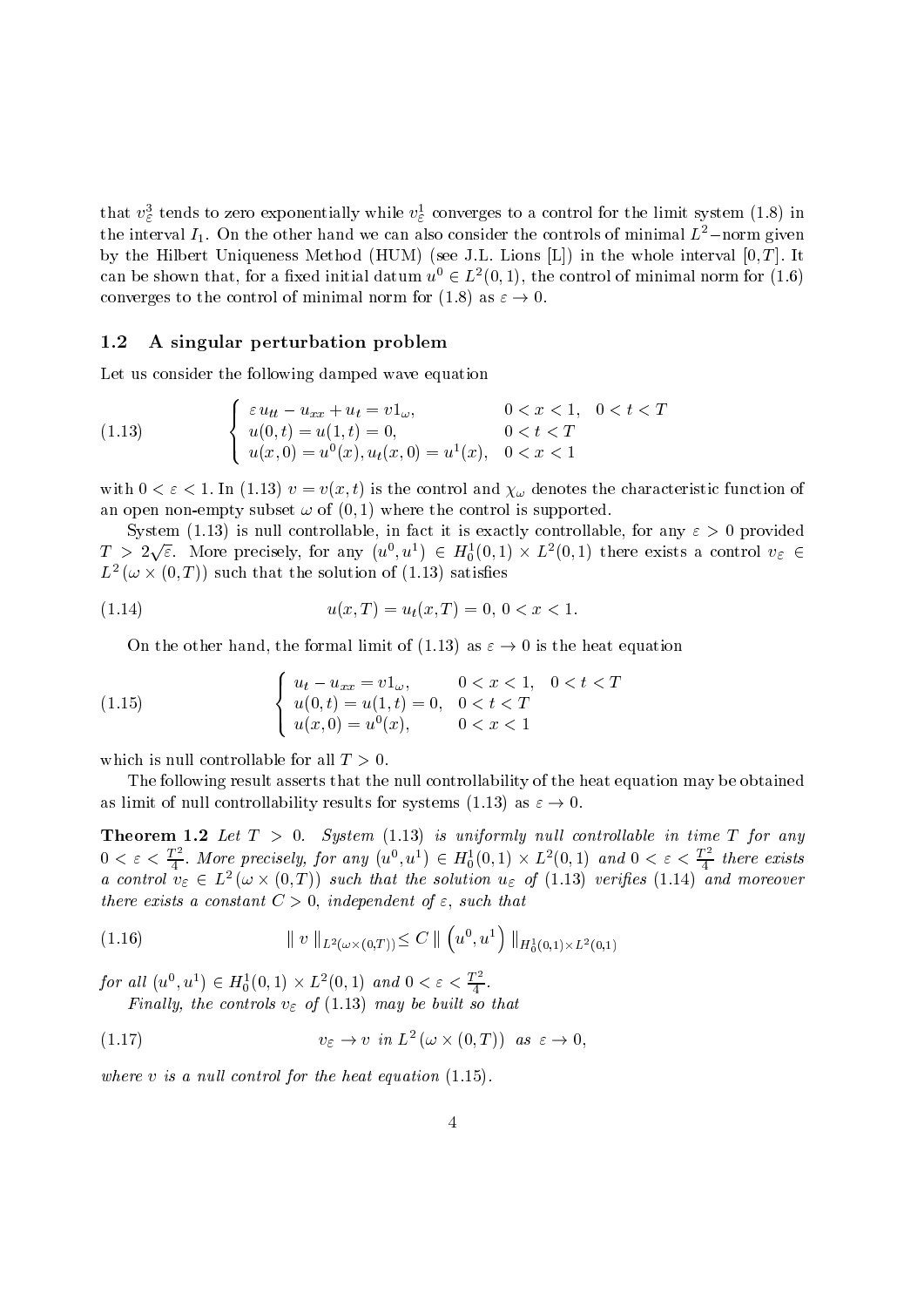The proof of Theorem - is based on a control strategy in three steps similar to the one described above. First, using Fourier series, we prove the uniform controllability of the parabolic projections of the solution. On the other hand, using the sideways energy estimates in  $[Z]$  we can show that there exists a control of the order of  $\exp(C \epsilon^{-1/2})$  driving t driving the whole solution to the rest state Theorem taking advantage of the dissipativity of the dissipativity of systems  $\mathbf{u}$ strategy in the steps we deduce the steps we deduce the three steps we deduce that Theorem - theorem - theorem -

#### 1.3 Space semi-discretizations

Given  $N \in \mathbb{N}$  we set  $h = 1/(N + 1)$  and consider the following semi-discretizations of the heat equation

(1.18) 
$$
\begin{cases} u'_j(t) - \left[\frac{u_{j+1}(t) - 2u_j(t) + u_{j-1}(t)}{h^2}\right] = 0, & 0 < t < T, j = 1, \dots, N \\ u_0(t) = 0, & u_{N+1}(t) = v(t), & 0 < t < T \\ u_j(0) = u_j^0, & j = 1, \dots, N. \end{cases}
$$

System - is a nite
dierence space semi
discretization of the heat equation with control on the extreme x - which corresponds to the value N - of the index <sup>j</sup> since uj is an approximation of the value of the solution u of the continuous heat equation at the node  $x_i = jh$ .

The following result guarantees the uniform controllability of systems (1.18) as  $h \to 0$ :

**Theorem 1.3** Let  $T > 0$ . Systems (1.18) are uniformly null controllable as  $h \rightarrow 0$ . More precisely for any  $\left\{u_j^0\right\}_{j=1}^N$  and  $h>0$  there exists a control  $v_h\in L^2(0,T)$  such that the solution of system is a system of the system of the system of the system of the system of the system of the system of the

(1.19) 
$$
u_j(T) = 0, j = 1, \cdots, N.
$$

more exists a constant constant constant constant constant constant constant constant of the constant of the cons

(1.20) 
$$
\| v \|_{L^2(0,T)}^2 \leq Ch \sum_{j=1}^N |u_j^0|^2,
$$

for all  $\left\{u_j^0\right\}_{j=1}^N$  and  $h>0$ .

Finally, given  $u^{\circ} \in L^2(0,1)$  the controls  $v_h$  of system (1.18) may be built such that

$$
(1.21) \t\t v_h \to v \text{ in } L^2(0,T) \text{ as } h \to 0
$$

where v is a null l control for the initial data in its control for the initial data in its control for the initial data in its control of the initial data in its control of the initial data in its control of the initial d chosen in an appropriate way

Some remarks are in order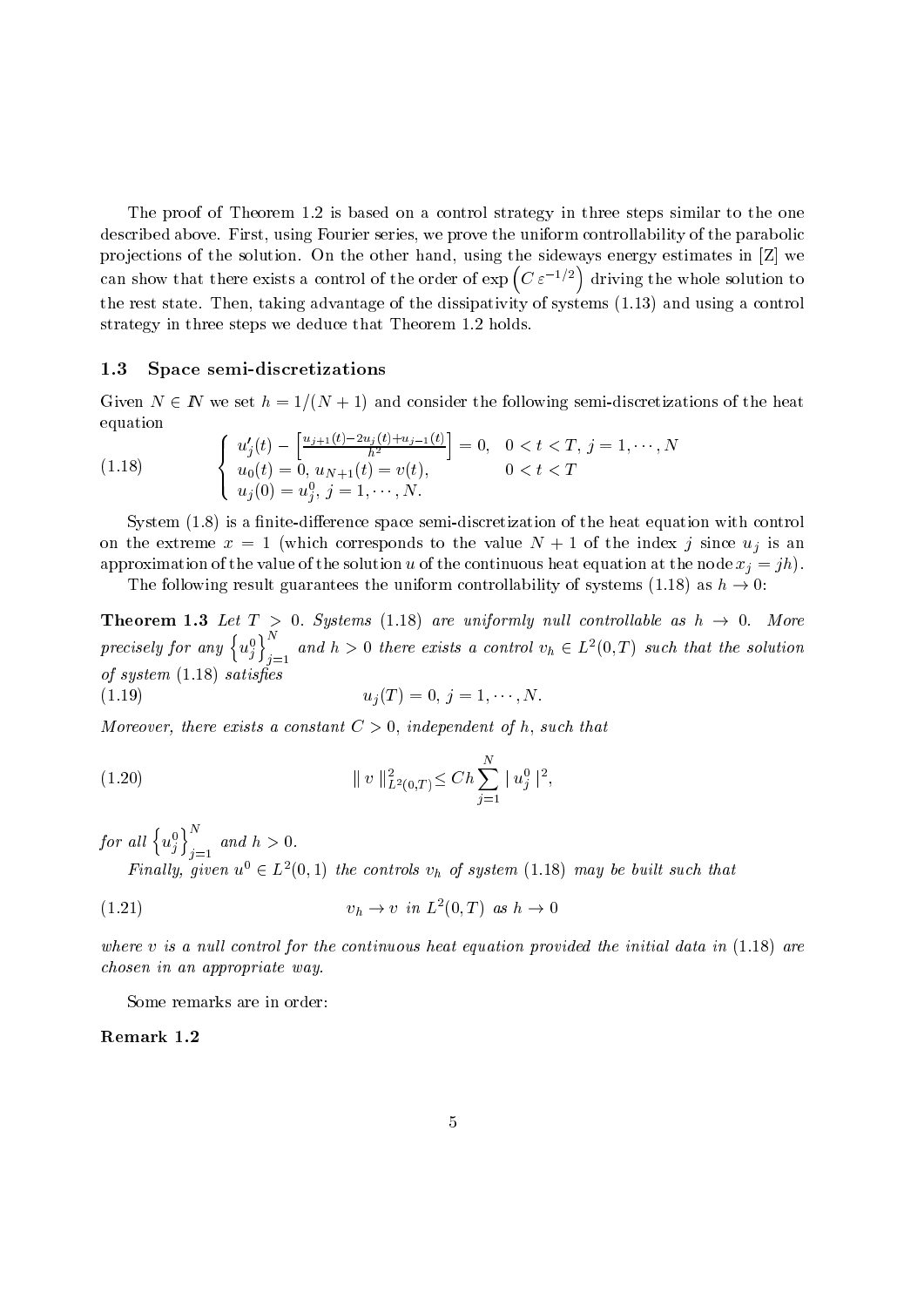- a Theorem And the semi-discrete wave end the semi-discrete wave equations the second property of the second due to the fact that the semi
discrete system presents spurious high frequency oscillations In the case of the heat equation this spurious modes are damped out by the system Therefore the situation is similar to the problem discussed in section  $\mathbf{r}$ heat equation with rapidly oscillatory coefficients.
- b In order to prove the convergence -- the initial data of the semi
discrete system have to be chosen in an appropriate way. Given  $u^{\circ} \in L^2(0,1)$  we develop it in Fourier series

(1.22) 
$$
u^{0} = \sum_{k=1}^{\infty} a_{k} \sin (k \pi x).
$$

 $\mathcal{A}$  in the initial data for system as follows: then be taken as follows: then be taken as follows:

(1.23) 
$$
u_j^0 = \sum_{k=1}^N a_k \sin(k\pi j h), \ j = 1, \cdots, N
$$

which is the value at the node  $x_j = jh$  of the Fourier series of u truncated at  $\kappa = N$ 

the proof is simpler and in the proof issued than the spectrum spectrum of the spectrum of the spectrum of the system (alar form of the proved directly Theorem - can be computed directly proved directly using the computed of the computed of the computed of the computed of the computed of the computed of the computed of the computed classical results on series of real exponentials

The three problems we have considered here make sense in several space dimensions All of then are widely open

П

The rest of this paper is devoted to give a sketch of the proof of these results

#### $\overline{2}$ The heat equation with rapidly oscillatory coefficients

This section is devoted to give a sketch of the proof of the proof of the proof of Theorem -  $\mathcal{F}(\mathbf{A})$ devoted to recall some results on the spectrum of the system. In the second one we obtain the uniform null-controllability of the low frequencies. In the third one we apply Carleman's inequalities to prove the null controllability of the whole solution with controls of exponentially growing size as  $\varepsilon \to 0$ . Finally, we show that a control strategy in three steps allows us to build controls that remain bounded as  $\varepsilon \to 0$ .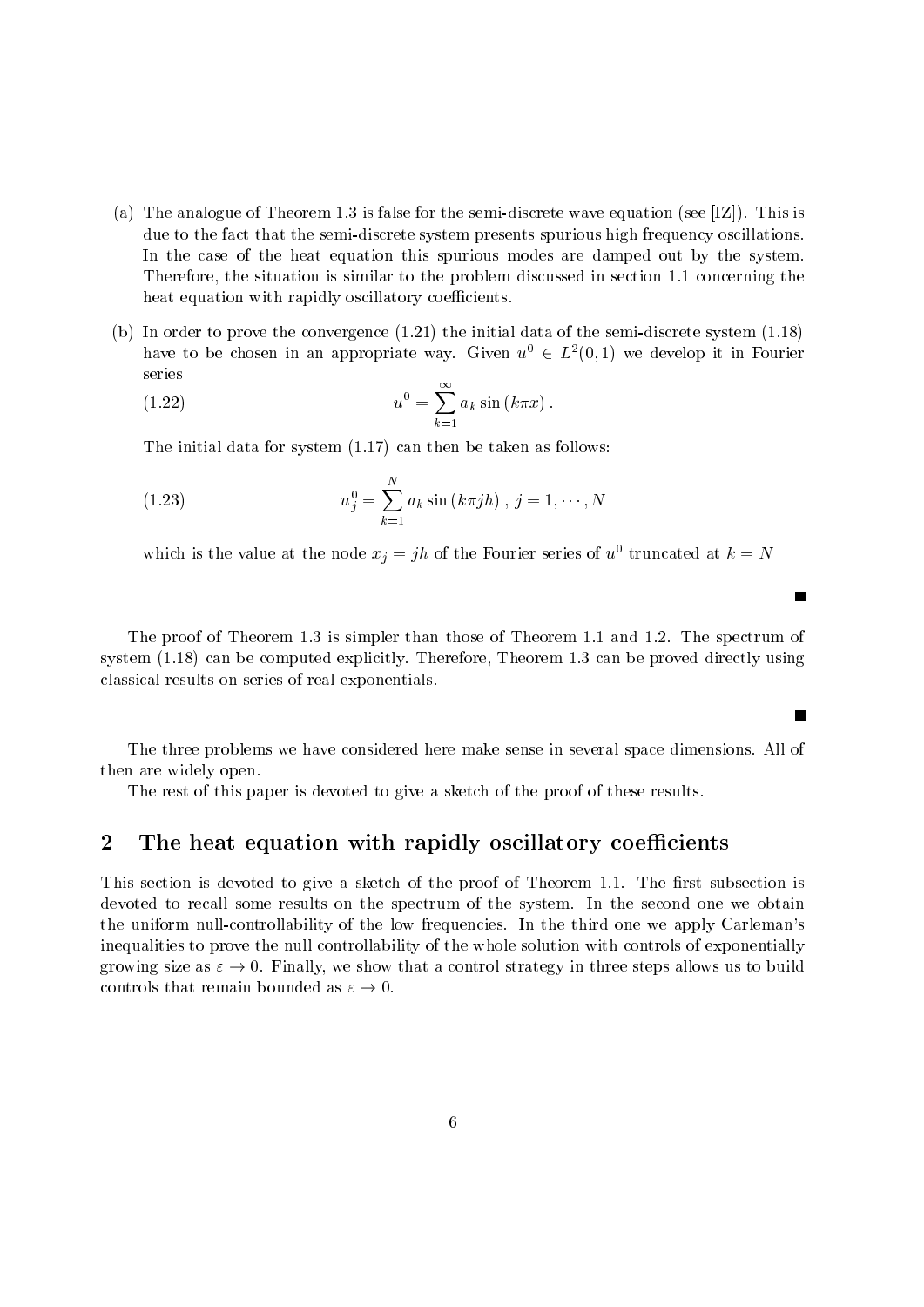#### 2.1 Preliminaries on the spectrum of the system

Let us consider the eigenvalue problem associated with system -

(2.1) 
$$
\begin{cases}\n-w_{xx} = \lambda \rho(x/\varepsilon) w, & 0 < x < 1 \\
w(0) = w(1) = 0.\n\end{cases}
$$

. Admits a sequence of distinct eigenvalues and admits a sequence of distinct eigenvalues of distinct eigenvalues

$$
0<\lambda_{1,\varepsilon}<\lambda_{2,\varepsilon}<\cdots<\lambda_{k,\varepsilon}<\cdots\to\infty.
$$

On the other hand, the corresponding eigenfunctions  ${w_{j,\varepsilon}}_{j>1}$  may be chosen to constitute an orthonormal basis of  $L_{-}(\{0,1\}, p(x \in I)).$ 

The limit (as  $\varepsilon \to 0$ ) eigenvalue problem is

(2.2) 
$$
\begin{cases}\n-w_{xx} = \lambda \bar{\rho} w, & 0 < x < 1 \\
w(0) = w(1) = 0\n\end{cases}
$$

where the eigenvalues and eigenfunctions may be computed explicitly

(2.3) 
$$
\lambda_k = \frac{k^2 \pi^2}{\bar{\rho}}, \ w_k(x) = \sin(k\pi x).
$$

It is well known that, for each  $j \geq 1$  fixed,

$$
\lambda_{j,\varepsilon} \to \lambda_j \text{ as } \varepsilon \to 0,
$$

but this fact is far from being sufficient to address the problem under consideration.

The following sharp result was proved in [CZ]: **Proposition 2.1** There exist  $c \sim 0$  such that

Proposition - There exist c- such that

(2.5) 
$$
\min_{\lambda \leq c \,\varepsilon^{-2}} \left| \sqrt{\lambda_{j+1,\varepsilon}} - \sqrt{\lambda_{j,\varepsilon}} \right| \geq \gamma > 0.
$$

, and there exist positive constants of  $\mathbf{J}$  and  $\mathbf{J}$  and  $\mathbf{J}$  and  $\mathbf{J}$  and  $\mathbf{J}$ 

(2.6) 
$$
C_1 |\partial_x w_{j,\varepsilon}(1)|^2 \leq \int_0^1 |\partial_x w_{j,\varepsilon}|^2 dx \leq C_2 |\partial_x w_{j,\varepsilon}(1)|^2
$$

for all eigenfunctions of (2.1) such that  $\lambda_{i,\varepsilon} \leq c \, \varepsilon^{-2}$  and all  $0 < \varepsilon < 1$ .

remarked at a result of Proposition and the result of the state it is sharp it is the state of the state  $\sim$ eigenvalues  $\lambda$  of the order of  $c \varepsilon_{-}$  , for a suitable  $c > 0$ , such that the energy concentrated on the extreme  $x = 1$  of the boundary is exponentially small (as  $\varepsilon \to 0$ ) with respect to its total energy  $\mathcal{S}$  and  $\mathcal{S}$  and  $\mathcal{S}$  and  $\mathcal{S}$  for eigenvalues of this order However However However However However However However However However However However However However However However However However However given any  $k \in \mathbb{N}$ , if  $\rho$  is sufficiently smooth, (2.5) and (2.6) are again true for  $\lambda \geq C \varepsilon^{-2} e^{-\lambda/\kappa}$ . the this indicates the uniform gap conditions (as ) which the uniform observables, property (ass) (  $\sim$ for the eigenfunctions only fails when  $\lambda$  is of the order of  $\varepsilon$  -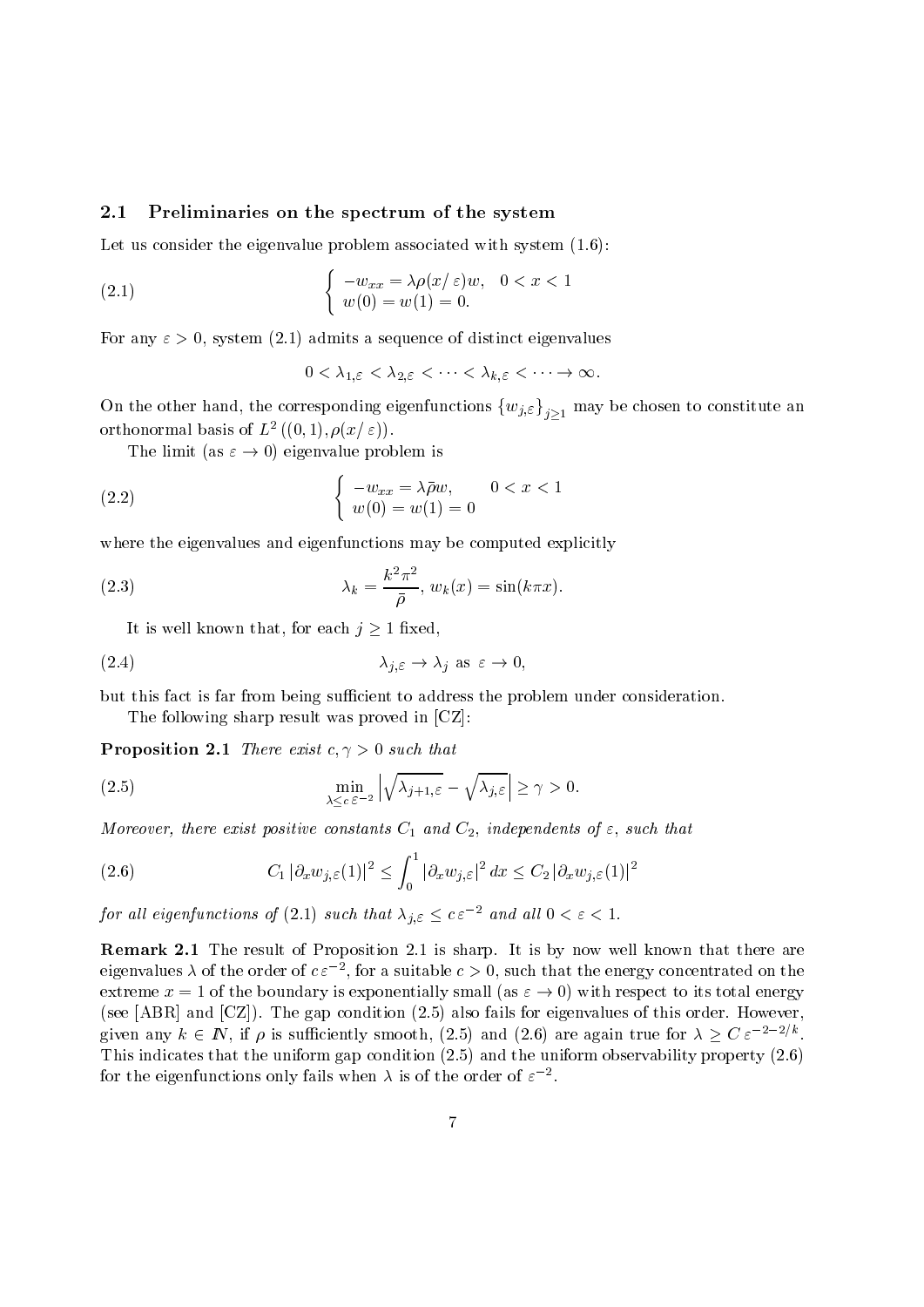(2.7) 
$$
\varphi_{\varepsilon}(x,t) = \sum_{j\geq 1} a_{j,\varepsilon} e^{-\lambda_{j,\varepsilon}(T-t)} w_{j,\varepsilon}(x),
$$

We develop solutions of --- in Fourier series

where  $\{a_{j,\varepsilon}\}\$ are the Fourier coefficients of the datum  $\varphi^0$  in the basis  $\{w_{j,\varepsilon}\}\$  of  $L^2((0,1), \rho(x/\varepsilon)).$ 

Let us consider the nuite-dimensional subspace  $L_{\mathcal{E}}$  of L  $((0,1), \rho(x,\varepsilon))$  generated by the eigenfunctions of (2.1) associated with the low frequencies  $\lambda \leq c \varepsilon^{-2}$ , where  $c > 0$  is as in Proposition - In other words

(2.8) 
$$
E_{\varepsilon} = \operatorname*{span}_{\lambda_{j,\varepsilon} \leq c \varepsilon^{-2}} \{w_{j,\varepsilon}\}.
$$

we also denote by  $\pi_{\mathcal{E}}$  the orthogonal projection from  $L^-(0,1), \rho(x,\varepsilon))$  over  $L_{\mathcal{E}}$ .

It is easy to see that if the initial datum  $\varphi$  of (1.11) is such that  $\pi_{\mathcal{E}}\varphi_-=0$  then the solution  $\varphi_{\varepsilon}$  of (1.11) satisfies  $\pi_{\varepsilon} \varphi_{\varepsilon}(t) = 0$  for all  $0 \leq t \leq T$ . Moreover

(2.9) 
$$
\|\varphi_{\varepsilon}(t)\|_{L^2((0,1))}^2 \leq Ce^{-c(t-T)/\varepsilon^2}\|\varphi^0\|_{L^2(0,1)}^2,
$$

for all  $\varphi^0 \in L^2(0,1)$  such that  $\pi_{\varepsilon} \varphi^0 = 0, 0 \leq t \leq T$  and  $0 < \varepsilon < 1$ .

#### 2.2 Uniform controllability of the low frequencies

The following result on the sum of real exponentials can be derived from the results in [FR]. Similar results can also be found in  $|K|$ . Given  $\xi > 0$  and a decreasing function  $N : (0, \infty) \to I\nu$ such that  $N(\delta) \to \infty$  as  $\delta \to 0$ , we introduce the class  $\mathcal{L}(\xi, N)$  of increasing sequences of positive real numbers  $\{\mu_j\}_{j>1}$  such that

(2.10) 
$$
\mu_{j+1} - \mu_j \ge \xi > 0, \ \forall j \ge 1,
$$

(2.11) 
$$
\sum_{k \ge N(\delta)} \mu_k^{-1} \le \delta, \ \forall \delta > 0.
$$

The following holds

**Proposition 2.2** Given a class of sequences  $\mathcal{L}(\xi, N)$  and  $T > 0$  there exists a constant  $C > 0$ which depends on  $\mathcal{L}_1 = \{1,2,3,4,5\}$  , which the  $\mathcal{L}_2 = \{1,2,3,4,5\}$ 

(2.12) 
$$
\int_0^T \left| \sum_{k=1}^{\infty} a_k e^{-\mu_k t} \right|^2 dt \ge \frac{C}{\left( \sum_{k \ge 1} \mu_k^{-1} \right)} \sum_{k \ge 1} \frac{|a_k|^2 e^{-2\mu_k T}}{\mu_k}
$$

for all  $\{\mu_j\} \in \mathcal{L}(\xi, N)$  and all bounded sequence of real numbers.

8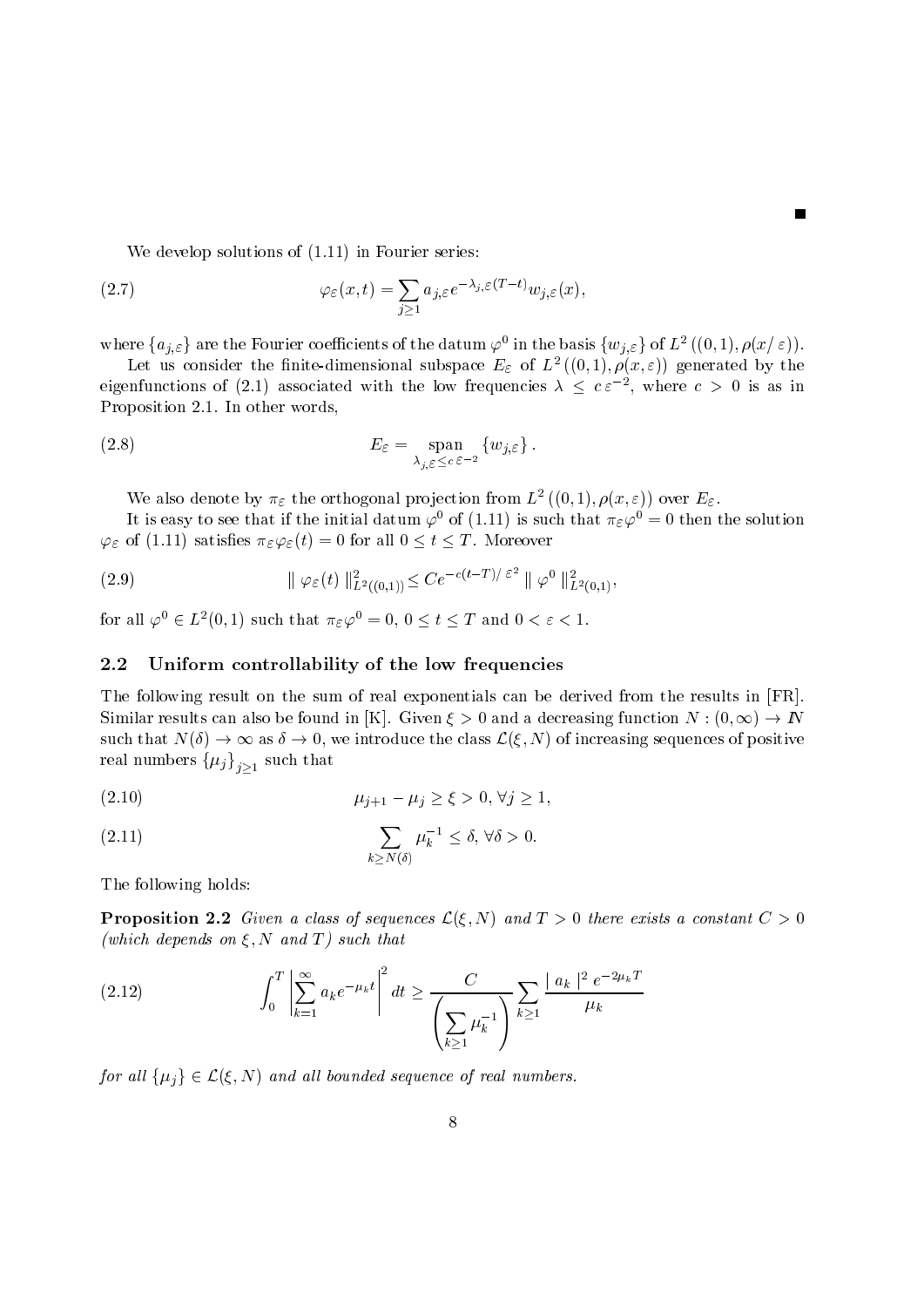It is easy to see that, in view of Proposition 2.1, the eigenvalues  $\{\lambda_{j,\varepsilon}\}$  of system (2.1) such that  $\lambda \leq c \varepsilon^{-2}$  are in the conditions of Proposition 2.2. To be more precise, we introduce the sequences

(2.13) 
$$
\mu_{j,\varepsilon} = \begin{cases} \lambda_{j,\varepsilon}, & \text{if} \qquad \lambda_{j,\varepsilon} \leq c \varepsilon^{-2} \\ Cj^2, & \text{otherwise} \end{cases}
$$

with  $\alpha$  is contracted so that for each  $\alpha$  are distinct of course  $\alpha$  and  $\alpha$ this can be done since the done since the density into account the density  $\mu$  accounts the density satisfies cocieties is the eight in the eight the eight the eight that the eight.

$$
\alpha j^2 \le \lambda_{j,\varepsilon} \le \beta j^2
$$

for all  $j \geq 1$ ,  $0 < \varepsilon < 1$  and suitable positive constants  $\alpha, \beta$ . Then, in view of (2.5) and (2.14) it is easy to see that there exists  $\xi > 0$  and a decreasing function  $N : (0, \infty) \to I\!N$  such that  $N(\delta) \to \infty$  as  $\delta \to 0$  and so  $\{\mu_{j,\varepsilon}\}\in \mathcal{L}(\xi,N)$  for all  $0<\varepsilon<1$ .

We now consider an initial datum  $\varphi^{\circ} \in E_{\mathcal{E}}$ . It can be written in the form

(2.15) 
$$
\varphi^0 = \sum_{\lambda_{j,\varepsilon} \leq c \varepsilon^{-2}} a_{j,\varepsilon} w_{j,\varepsilon}(x)
$$

and the corresponding solutions  $\mathcal{F} \cup \mathcal{F} = \{ \mathcal{F} \mid \mathcal{F} = \{ \mathcal{F} \mid \mathcal{F} = \mathcal{F} \}$ 

(2.16) 
$$
\varphi^{\varepsilon} = \sum_{\lambda_{j,\varepsilon} \leq c \varepsilon^{-2}} a_{j,\varepsilon} e^{-\lambda_{j,\varepsilon}(T-t)} w_{j,\varepsilon}(x).
$$

Therefore

(2.17) 
$$
\partial_x \varphi^{\varepsilon}(1,t) = \sum_{\lambda_{j,\varepsilon} \leq c \varepsilon^{-2}} a_{j,\varepsilon} e^{-\lambda_{j,\varepsilon}(T-t)} \partial_x w_{j,\varepsilon}(1).
$$

In view of Proposition 2.2 we deduce the following result:

Proposition Given any T , within this a position constant C  $\vert$  , , we have that

(2.18) 
$$
\|\varphi_{\varepsilon}(\cdot,0)\|_{L^2(0,1)}^2 \leq C(T) \int_0^T |\partial_x \varphi_{\varepsilon}(1,t)|^2 dt
$$

for any solution of (1.11) corresponding to initial data  $\varphi^o \in E_{\varepsilon}$  and any  $0 < \varepsilon < 1$ .

Note that Proposition 2.3 guarantees the uniform observability of solutions of the adjoint system consisting only on the low frequencies. As a consequence of Proposition  $2.3$  the following uniform controllability result of the low frequencies holds:

**Proposition 2.4** For any  $T > 0, 0 < \varepsilon < 1$  and  $u^{\circ} \in L^2(0,1)$  there exists a control  $v_{\varepsilon} \in$  $L$  (0,1) such that the solution of (1.0) satisfies

$$
\pi_{\varepsilon}(u_{\varepsilon}(T)) = 0.
$$

more exists a constant constant constant of  $\mathcal{L} = \{ \mathcal{L} \mid \mathcal{L} = \mathcal{L} \}$  , we constant that is not constant

$$
(2.20) \t\t\t || v_{\varepsilon} ||_{L^{2}(0,T)} \leq C(T) || u^{0} ||_{L^{2}(0,1)}
$$

for all  $u^{\circ} \in L^2(0,1)$ .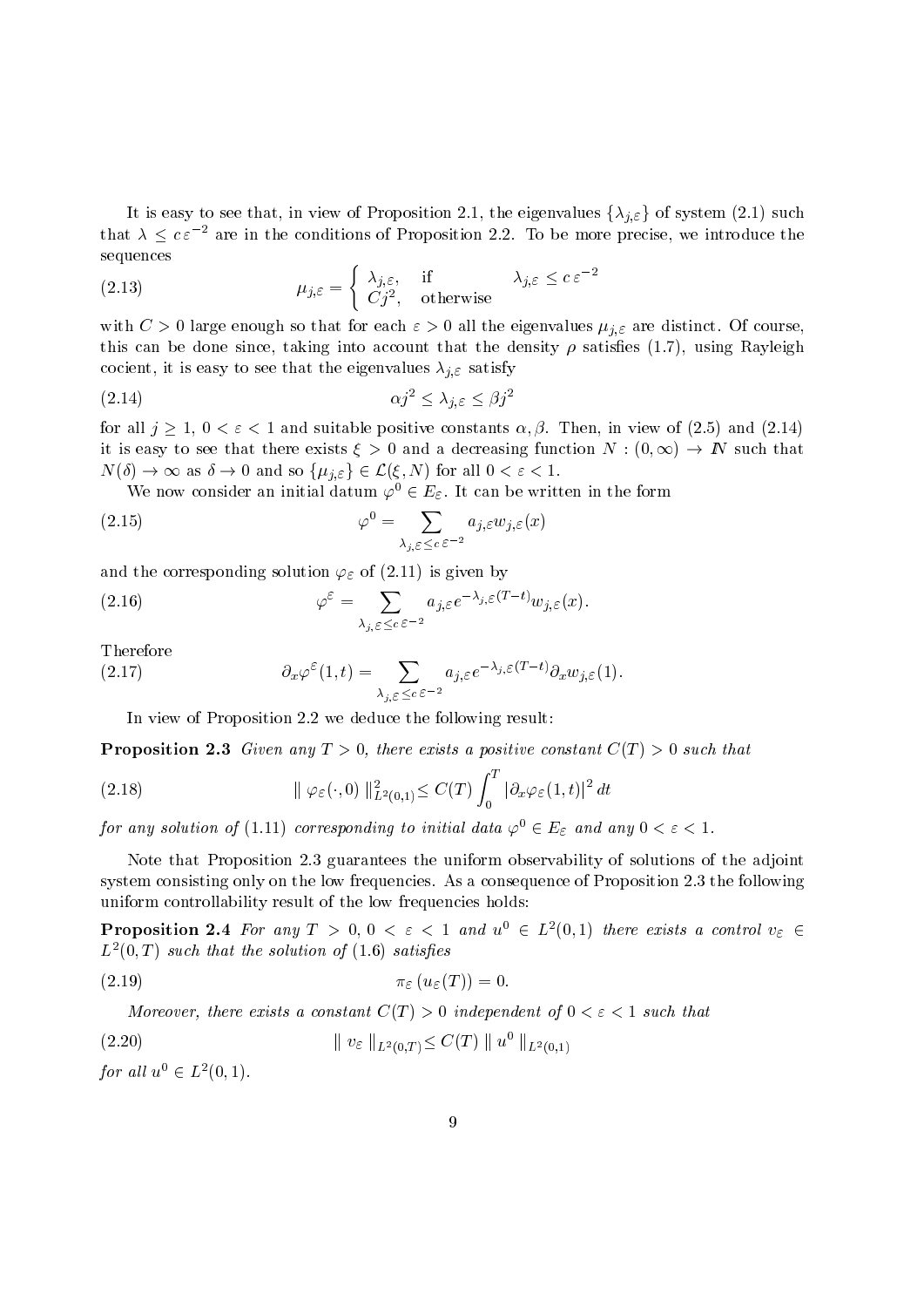#### 2.3 Global non-uniform controllability

As we have explained in the introduction, to apply the control method in three steps we need a global controllability result even if it is not uniform on  $\varepsilon$ . We apply Carleman's inequalities as in [FI] and [F] to derive the corresponding observability inequality.

To do that we consider a more general equation of the form

(2.21) 
$$
\begin{cases} a(x)\theta_t + \theta_{xx} = 0, & 0 < x < 1, \ 0 < t < T \\ \theta(0, t) = \theta(1, t) = 0, & 0 < t < T \\ \theta(x, t) = \theta^0(x), & 0 < x < 1, \end{cases}
$$

where  $a$  is a  $C^-$  density such that

(2.22) 
$$
0 < a_0 \le a(x) \le a_1 < \infty, \forall x \in (0, 1).
$$

The following holds

 $(2.24)$ 

Proposition is a such that there exist constants  $P$  is a such that  $P$  is a such that  $P$ 

$$
(2.23) \quad \|\theta(\cdot,0)\|_{L^2(0,1)}^2 \leq C_1(T) \exp\left(C_2 \|\|a\|_{W^{1,\infty}} + C_1(T) \|\|a\|_{W^{2,\infty}}^{2/3}\right) \int_0^T |\theta_x(1,t)|^2 dt
$$

for every solution of -- and for al l a as above

 $\mathbb{R}$  and proof By a classical change of variables equation  $\mathbb{R}$ into an equation of the form

$$
\psi_t + \psi_{xx} + b(x)\psi = 0.
$$

This can be done so that  $b \in C([0,T])$  and

$$
\| b \|_{L^{\infty}(0,1)} \leq C \| a \|_{W^{2,\infty}(0,1)}.
$$

We apply the Carlemans inequalities in FI and F to  Going back to the original variables we deduce  $\mathcal{N}$  and  $\mathcal{N}$ 

П

**Remark 2.2** Assume that  $a \in C^1([0,1])$  instead of  $a \in C^2([0,1])$ . Then, equation (2.21) can be transformed into an equation of the form

$$
\psi_t + \psi_{xx} + c(x)\psi_x = 0
$$

with  $c \in C([0,1])$  such that  $||c||_{L^{\infty}(0,1)} \leq C ||a||_{W^{1,\infty}(0,1)}$ .

One can also apply Carlemans inequalities in  In that case we obtain an observability inequality of the form

$$
(2.26) \t\t || \theta(\cdot,0) ||_{L^2(0,1)}^2 \leq C_1 \exp\left(C_2 \left(1+ || a ||_{W^{1,\infty}}^2\right)\right) \int_0^T |\theta_x(1,t)|^2 dt.
$$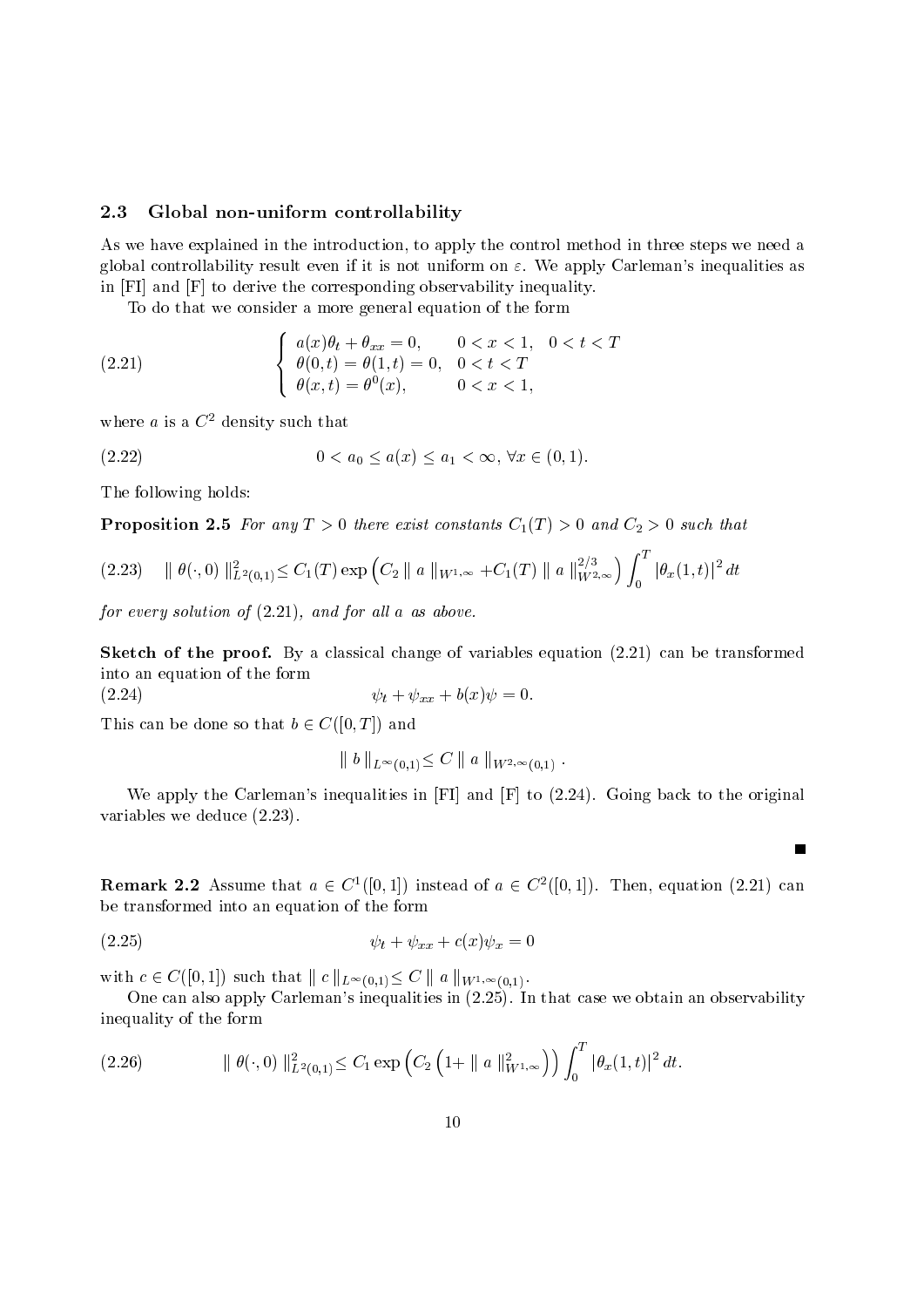where the contract of the system and the system and the system and the system and the system and the system and

$$
\| a \|_{W^{1,\infty}} \sim 1/\varepsilon; \| a \|_{W^{2,\infty}} = 1/\varepsilon^2 \text{ as } \varepsilon \to 0.
$$

Thus, the following holds:

Proposition For any T there exists a positive constant C T such that

(2.27) 
$$
\| \varphi(\cdot, 0) \|_{L^2(0,1)}^2 \leq C(T) \exp \left( C(T) \, \varepsilon^{-4/3} \right) \int_0^T |\partial_x \varphi(1,t)|^2 \, dt
$$

for every solution of factors, which we have a set of the set of the set of the set of the set of the set of the

Note that Proposition  provides a observability inequality for all solutions of --- However the observability constant in (2.27) blows up exponentially as  $\varepsilon \to 0$ .

As a consequence of Proposition 2.6 the following non-uniform controllability result holds:

**Proposition 2.7** For any  $T > 0, 0 < \varepsilon < 1$  and  $u^{\circ} \in L^2(0,1)$  there exists a control  $v_{\varepsilon} \in$  $L^-(0,1)$  such that the solution  $u_\varepsilon$  of (1.0) satisfies (1.2). Moreover, there exists a constant  $\blacksquare$  . That the such that the such that the such that the such that the such that the such that the such that the such that the such that the such that the such that the such that the such that the such that the such th

(2.28) 
$$
\| v_{\varepsilon} \|_{L^2(0,T)} \leq C(T) \exp \left( C(T) \, \varepsilon^{-4/3} \right) \| u^0 \|_{L^2(0,1)}
$$

for all  $u^{\circ} \in L^2(0,1)$  and all  $0 < \varepsilon < 1$ .

#### 2.4 Conclusion: Global uniform controllability in three steps

Given  $T > 0$ , we divide the control interval  $[0, T]$  in three subintervals  $[0, T] = I_1 \cup I_2 \cup I_3$ . For symplicity we are going to take  $T_j = |(j-1)T/5, jT/5|, j = 1, 2, 5$ .

We fix an initial datum  $u^{\upsilon} \in L^2(0,1)$ . We now build a control  $v_{\varepsilon} \in L^2(0,T)$  for all  $0 < \varepsilon < 1$ such that the solution of (1.6) satisfies (1.2) and that remains bounded in  $L^2(0,T)$  as  $\varepsilon \to 0$ . We proceed in three steps. In the first subinterval  $I_1$  we apply Proposition 2.4. In this way we deduce the existence of a bounded (as  $\varepsilon \to 0$ ) family of controls  $v_{\varepsilon}^{\perp} \in L^2(0,T/3)$  such that the solution use that the satisfying a set of the satisfying the satisfying of the satisfying of the satisfying of

$$
\pi_{\varepsilon}(u_{\varepsilon}(T/3)) = 0.
$$

Then interval interval interval interval interval interval interval interval interval interval interval interval in  $\mathbf{r}$  is kept in the condition of the condition  $\mathbf{r}$  is kept in the condition of the condition of the condition of the condition of the condition of the condition of the condition of the condition of the condition

$$
\pi_{\varepsilon}(u_{\varepsilon}(t)) = 0, \,\forall T/3 \leq t \leq 2T/3.
$$

On the other hand, in view of (2.20) and by uniform well-posedness of system (1.0) in  $L^-(0,1)$ we deduce that

(2.30)  $\| u_{\varepsilon}(T/3) \|_{L^2(0,1)} \leq C \| u^0 \|_{L^2(0,1)}$  $(2.30)$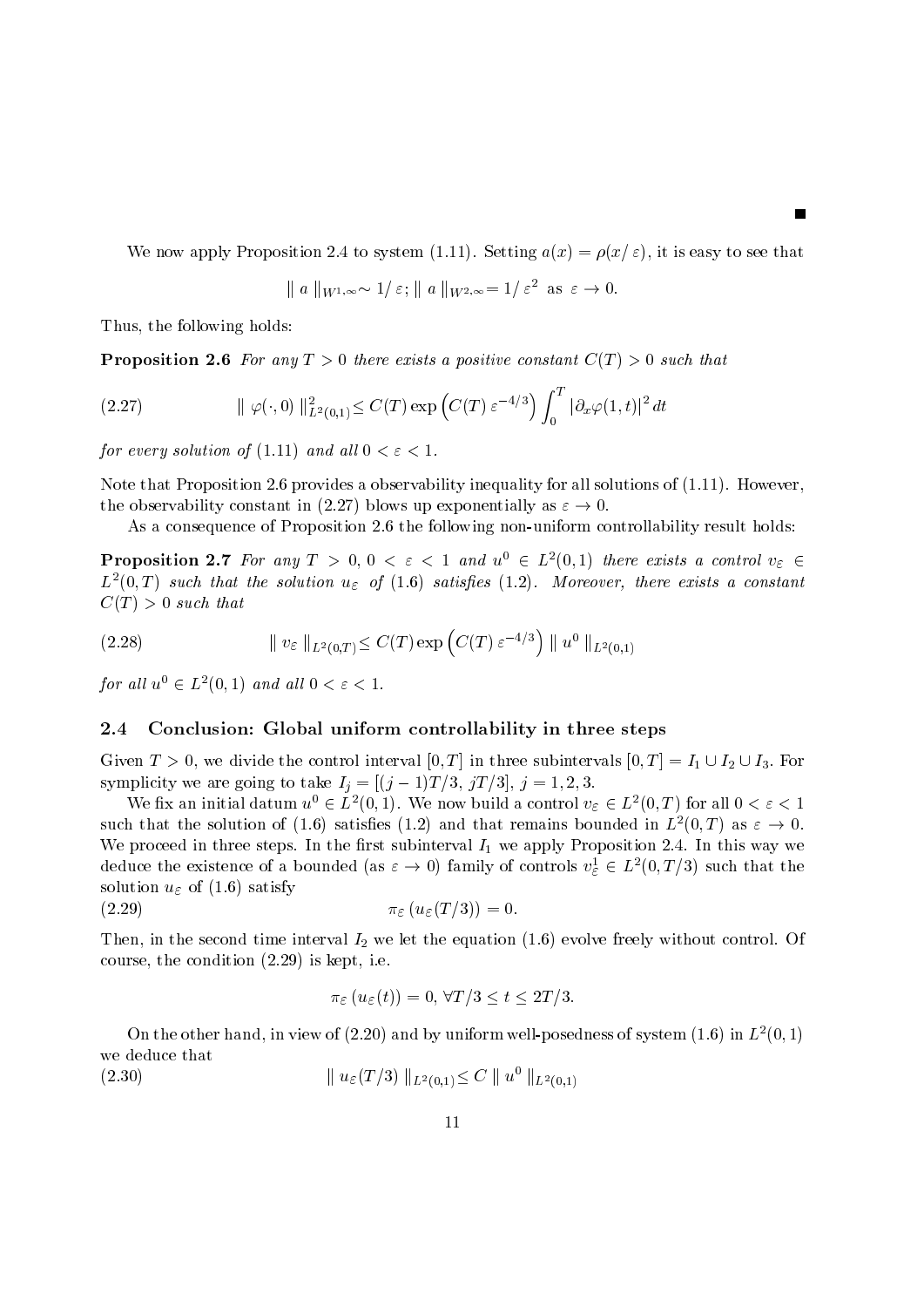independent of the suitable compiler of the compilement of  $\lambda$  independent of the properties of the suitable compiled to use of the compiled to use of the compiled to use of the compiled to use of the compiled to use of t  $\frac{1}{2}$  in the control vanishes the control vanishes the control vanishes the control vanishes that  $\frac{1}{2}$ 

(2.31) 
$$
\| u_{\varepsilon}(2T/3) \|_{L^2(0,1)} \leq C e^{-CT/\varepsilon^2} \| u^0 \|_{L^2(0,1)}
$$

for a suitable constant C  $\alpha$  or independent of  $\alpha$  ,  $\alpha$  ,  $\alpha$ 

We then apply Proposition 2.7 in the time interval  $I_3$ . We deduce the existence of a control  $v_{\varepsilon} \in L^2(I_3)$  such that

(2.32) 
$$
\| v_{\varepsilon}^{3} \|_{L^{2}(I_{3})} \leq C e^{C \varepsilon^{-4/3}} \| u(2T/3) \|_{L^{2}(0,T)}
$$

$$
(2.33) \t\t u_{\varepsilon}(T) = 0.
$$

 $\mathbf{f}$  is follows that is follows that  $\mathbf{f}$ 

(2.34) 
$$
\| v_{\varepsilon}^{3} \|_{L^{2}(I_{3})} \leq C \exp \left( C \, \varepsilon^{-4/3} - c T \, \varepsilon^{-2} \right) \| u^{0} \|_{L^{2}(0,1)}.
$$

Obviously

(2.35)  $\|v_{\varepsilon}^{3}\|_{L^{2}(I_{3})}\to 0$  exponentially as  $\varepsilon\to 0$ .  $(2.35)$ 

The control  $v_{\mathcal{E}} = v_{\mathcal{E}} \mathbb{1}_{I_1} + v_{\mathcal{E}} \mathbb{1}_{I_3}$  we have built is such that

(2.36) 
$$
\| v_{\varepsilon} \|_{L^2(0,T)} \leq \| u^0 \|_{L^2(0,1)},
$$

with C  $\sim$  independent of  $\sim$  independent of  $\sim$  . The contract of  $\sim$  independent of  $\sim$ 

#### 2.5 Passage to the limit

There are two ways of passing to the limit in the controls  $v_{\varepsilon}$ .

First, we can pass to the limit in the controls we have built in the previous section. As indicated in (2.55) the control  $v_{\mathcal{E}}$  tends to zero exponentially. On the other hand one can show that the control  $v_{\mathcal{E}}^{\perp}$  converges in  $L^2(0,T/3)$  to a null control  $v \in L^2(0,T/3)$  of the limit heat -quations (sc) is such that the solution of the solution of the solution of  $\sim$ 

$$
(2.37) \qquad \qquad u(T/3) = 0
$$

and therefore, by taking  $v \equiv 0$  for  $t \geq T/3$ , it also satisfies  $u(t) = 0$ , for all  $t \geq T/3$ .

In order to pass to the limit in the controls we can also consider the controls  $v_{\varepsilon}$  of minimal  $L^-(0,1)$  -norm for (1.0). This controls may be characterized by HUM (see [L]) as follows. Given  $u^{\circ} \in L^2(0,1)$  we define the functional  $J_{\varepsilon}: H_{\varepsilon} \to I\!\!R$  where

(2.38) 
$$
J_{\varepsilon}\left(\varphi^0\right) = \frac{1}{2} \int_0^T |\partial_x \varphi_{\varepsilon}(1,t)|^2 dt - \int_0^1 \rho(x/\varepsilon) u^0(x) \varphi_{\varepsilon}(x,0) dx,
$$

 $\varphi_{\varepsilon}$  being the solution of (1.11) with initial datum  $\varphi^{\downarrow}$  and  $\pi_{\varepsilon}$  the fillbert space

$$
(2.39) \quad H_{\varepsilon} = \left\{ \varphi^0 \in L^2(0,1) : \text{ the solution of (1.11) satisfies } \int_0^T |\partial_x \varphi_{\varepsilon}(1,t)|^2 \, dt < \infty \right\}
$$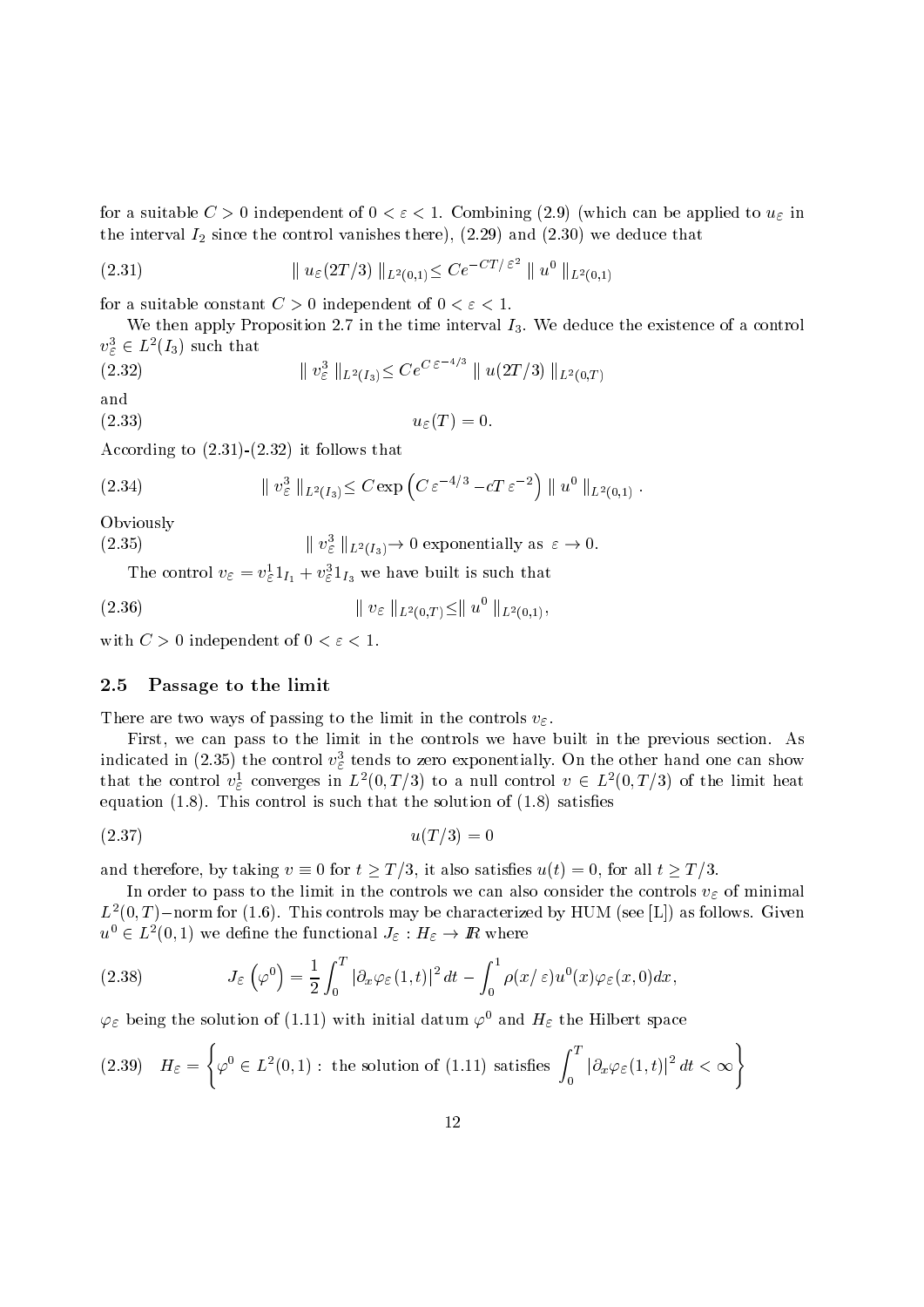endowed with the natural norm

$$
\|\varphi^0\|_{H_{\mathcal{E}}}=\left(\int_0^T|\partial_x\varphi_{\mathcal{E}}(1,t)|^2\,dt\right)^{1/2}.
$$

This functional is continuous and convex. Moreover it is uniformly (with respect to  $\varepsilon \to 0$ ) coercive Indeed in the control of the control that the uniform bound bound  $\mathcal{C}$  and the control of implies the uniform observability in the adjoint system of the adjoint system of the adjoint system of the adjoint system of the adjoint system of the adjoint system of the adjoint system of the adjoint system of the syste has a unique minimizer  $\varphi_{\varepsilon}$  in  $n_{\varepsilon}$ . The uniform coercivity implies that

k kH C- -

which, in view of the definition of the norm  $\|\cdot\|_{H_{\mathcal{E}}}$ , implies that the corresponding solutions of  $\overline{a}$  $\blacksquare$ 

(2.41) 
$$
\int_0^T |\partial_x \varphi_{\varepsilon}(1,t)|^2 dt \leq C, \forall 0 < \varepsilon < 1.
$$

The control  $v_{\mathcal{E}}$  of minimal  $L^{-}(0, 1)$  –norm for (1.0) is precisely

$$
(2.42) \t v_{\varepsilon}(t) = \partial_x \varphi_{\varepsilon}(1, t).
$$

One can then show that

(2.43) 
$$
\partial_x \varphi_{\varepsilon}(1,t) \to \partial_x \varphi(1,t) \text{ in } L^2(0,T),
$$

where  $\varphi$  is the solution of the limit adjoint system

(2.44) 
$$
\begin{cases} \bar{\rho}\varphi_t + \varphi_{xx} = 0, & 0 < x < 1, \ 0 < t < T, \\ \varphi(0, t) = \varphi(1, t) = 0, & 0 < t < T, \\ \varphi(x, T) = \varphi^0(x) \end{cases}
$$

with the initial datum minimizing the limit functional

(2.45) 
$$
J(\varphi^0) = \frac{1}{2} \int_0^T |\partial_x \varphi(1, t)|^2 dt - \bar{\rho} \int_0^1 u^0(x) \varphi(x, 0) dx
$$

in the Hilbert space

(2.46) 
$$
H = \left\{ \varphi^0 : \text{ the solution } \varphi \text{ of (2.44) satisfies } \int_0^T |\varphi_x(1,t)|^2 dt < \infty \right\}
$$

endowed with the natural norm

This minit control v turns out to be the one of minimal  $L$   $(0,1)$  -horm for the minit system  $\cdot$  -  $\cdot$  -  $\cdot$  -  $\cdot$  -  $\cdot$  -  $\cdot$  -  $\cdot$  -  $\cdot$  -  $\cdot$  -  $\cdot$  -  $\cdot$  -  $\cdot$  -  $\cdot$  -  $\cdot$  -  $\cdot$  -  $\cdot$  -  $\cdot$  -  $\cdot$  -  $\cdot$  -  $\cdot$  -  $\cdot$  -  $\cdot$  -  $\cdot$  -  $\cdot$  -  $\cdot$  -  $\cdot$  -  $\cdot$  -  $\cdot$  -  $\cdot$  -  $\cdot$  -  $\cdot$  -  $\cdot$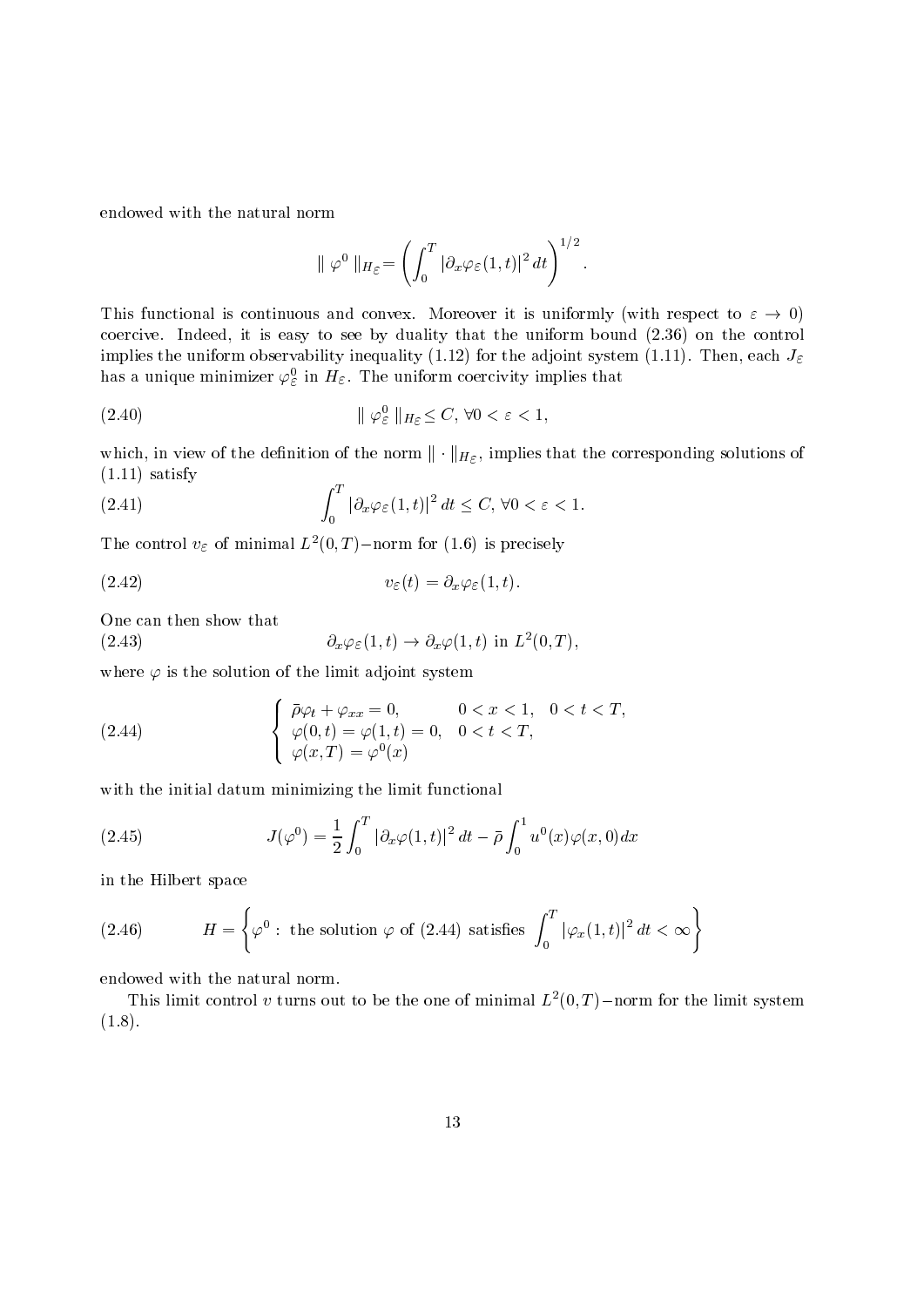### 3 The heat equation as singular limit of dissipative wave equations

This section is devoted to prove Theorem -  $\mathbb{N}$  theorem -  $\mathbb{N}$  the scheme of section  $\mathbb{N}$ diere the the following proof of Theorem - the following the following the following the following the following the following the following the following the following the following the following the following the followi

- a The uniform controllability of the low frequencies is proved by the iterative method introduces is proved by the iterative method introduces introduces is proved by the introduced by the introduces introduces in the int duced by G. Lebeau and L. Robbiano in  $[LR]$ . An alternative proof can be given using nonharmonic Fourier series results, see  $[FR]$  and  $[K]$ .
- $\mathcal{L}^{\text{tr}}$  , the non-trollability is defined by means of sideways energy estimates  $\mathcal{L}^{\text{tr}}$ instead of using Carleman's inequalities.

#### 3.1 Preliminaries on the spectrum of the system

Let us consider the eigenvalue problem associated with system --

(3.1) 
$$
\begin{cases}\n-w_{xx} = -\varepsilon \lambda^2 w - \lambda w, & 0 < x < 1 \\
w(0) = w(1) = 0.\n\end{cases}
$$

The eigenvalues can be computed explicitly

(3.2) 
$$
\lambda_{k,\pm}^{\varepsilon} = -\frac{1 \pm \sqrt{1 - 4\pi^2 k^2 \varepsilon}}{2 \varepsilon}.
$$

The eigenfunctions are also explicit and independent of  $\varepsilon$ .

(3.3) 
$$
w_{k,\pm}^{\varepsilon} = \sin(k\pi x).
$$

The solution of (1.13) without control (i.e.  $v \equiv 0$ ) may be developed in Fourier series as follows

(3.4) 
$$
u_{\varepsilon}(x,t) = \sum_{k=1}^{\infty} C_k^{\varepsilon}(t) \sin(k\pi x)
$$

where  $C_{\vec{k}}$  is the solution of

(3.5) 
$$
\varepsilon \frac{d^2}{dt^2} C_k^{\varepsilon} + k^2 \pi^2 C_k^{\varepsilon} + \frac{d}{dt} C_k^{\varepsilon} = 0; C_k^{\varepsilon}(0) = a_k, \frac{d}{dt} C_k^{\varepsilon}(0) = b_k,
$$

and the coefficients  $a_k$  and  $b_k$  are such that

(3.6) 
$$
u^{0}(x) = \sum_{k \geq 1} a_{k} \sin(k \pi x); u^{1}(x) = \sum_{k \geq 1} b_{k} \sin(k \pi x).
$$

Observe that the eigenvalues  $\lambda_{k,\pm}^{\varepsilon}$  are real when  $k \leq 1/(2\pi\sqrt{\varepsilon})$  and complex when  $k >$  $1/(2\pi\sqrt{\varepsilon})$ . We denote by  $\pi_p u^{\varepsilon}$  the parabolic projection of the solution  $u^{\varepsilon}$  constituted by the Fourier components associated with real eigenvalues

(3.7) 
$$
\pi_p u^{\varepsilon} = \sum_{k \le 1/(2\pi\sqrt{\varepsilon})} C_k^{\varepsilon}(t) \sin(k\pi x).
$$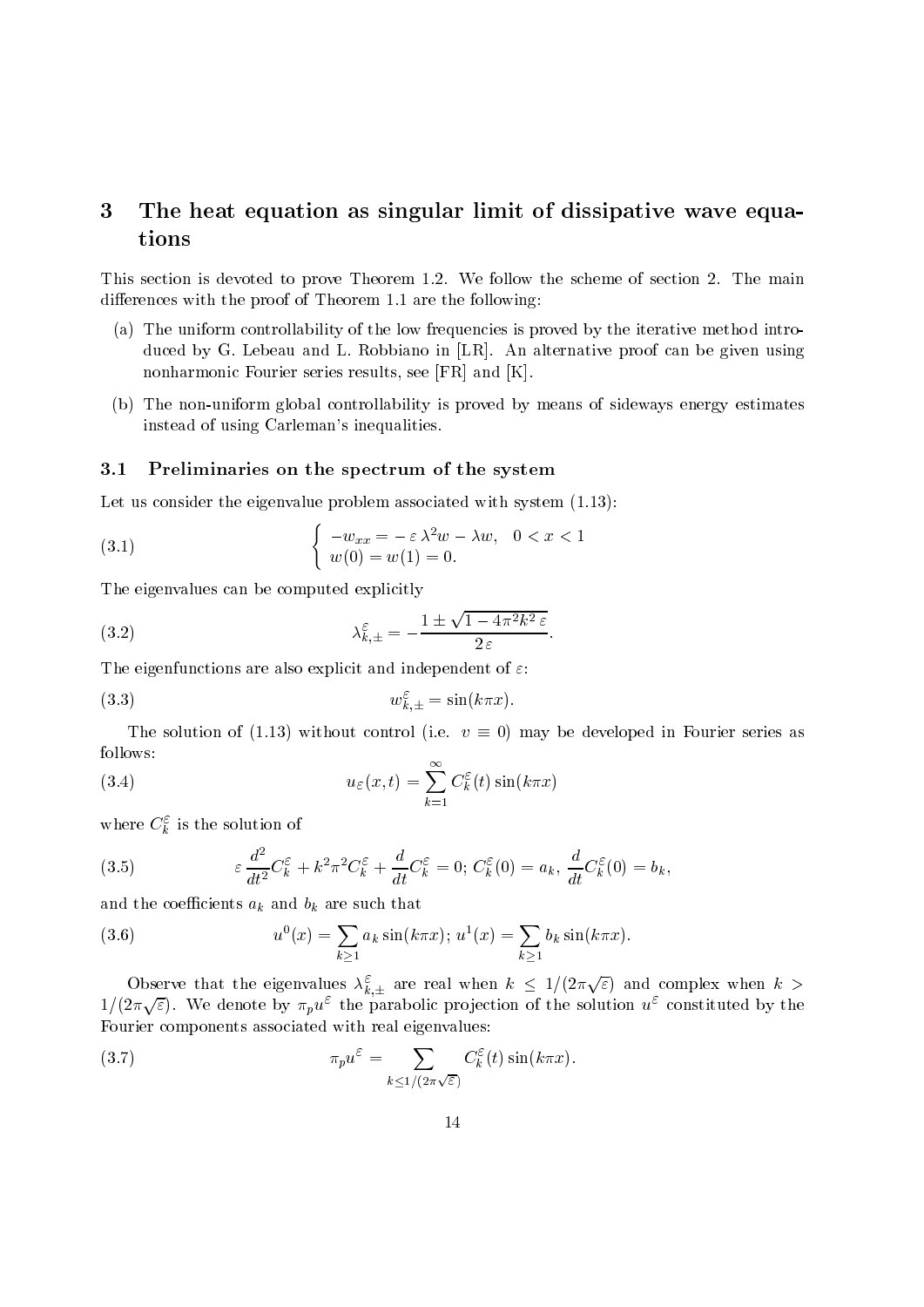In a similar way, we denote by  $\pi_h u$  , the hyperbolic projection of  $u$  , which corresponds to the complex eigenvalues

(3.8) 
$$
\pi_h u^{\varepsilon} = \sum_{k > 1/(2\pi\sqrt{\varepsilon})} C_k^{\varepsilon}(t) \sin(k\pi x).
$$

The following result provides a decay rate for purely hyperbolic solutions that increases exponentially as  $\varepsilon \to 0$ :

**Proposition 3.1** Let  $u_{\varepsilon}$  be a solution of (1.13) with initial data  $(u^0, u^1) \in H_0^1(0,1) \times L^2(0,1)$ such that  $\pi_p u = \pi_p u = 0,$  $(3.9)$ 

and without control-  $\mathcal{V}$  is expected to the control-  $\mathcal{V}$  is the control-

 $v \equiv 0.$ 

 $I$  hen, the solution  $u^{\dagger}$  of (1.15) satisfies

$$
\pi_p u^{\varepsilon}(t) = 0, \,\forall t > 0
$$

and

-

 $\|u^{\varepsilon}(t)\|_{H_0^1(0,1)}^2+\varepsilon \|u^{\varepsilon}_t(t)\|_{L^2(0,1)}^2 \leq 8 e^{-\frac{t}{8\,\varepsilon}}\left[\|u^0\|_{H_0^1(0,1)}^2+\varepsilon \|u^1\|_{L^2(0,1)}^2\right]$  $\sqrt{2}$  .  $\sqrt{2}$  .  $\sqrt{2}$  .  $\sqrt{2}$  .  $\sqrt{2}$ 

for all l t  $\alpha$  and all l t  $\alpha$  and all l t  $\alpha$  and all l  $\alpha$  and all l  $\alpha$ 

This result may be proved using the Fourier development of solutions and taking into account that the real part of all eigenvalues in the Fourier development of  $u^*$  when (5.11) holds are such that  $Re\left(\lambda_{k,\pm}^{\varepsilon}\right) = -1/(2$  $\mathcal{L}$  and  $\mathcal{L}$  and  $\mathcal{L}$  and  $\mathcal{L}$  and  $\mathcal{L}$  and  $\mathcal{L}$  and  $\mathcal{L}$  and  $\mathcal{L}$  and  $\mathcal{L}$  and  $\mathcal{L}$  and  $\mathcal{L}$  and  $\mathcal{L}$  and  $\mathcal{L}$  and  $\mathcal{L}$  and  $\mathcal{L}$  and  $\mathcal{L}$  and  $\mathcal{L}$  and  $-1/(2c)$ .

#### 3.2 Uniform controllability of the parabolic pro jections

Using the iterative argument introduced in [LR] to derive the null controllability of the heat equation one can prove the following result on the uniform (with respect  $\varphi$  ) must controllabely of the parabolic projection of solutions:

**Proposition 3.2** Let  $T > 0$ . Then there exist  $\varepsilon_0 > 0$ , such that for any  $(u^0, u^1) \in H_0^1(0, 1) \times$  $L^2(0,1)$  there exists a control  $v^{\circ} \in L^2(\omega \times (0,T))$  such that the solution  $u^{\circ}$  of (1.13) satisfies

(3.13) 
$$
\pi_p u^{\varepsilon}(T) = \pi_p u_t^{\varepsilon}(T) = 0.
$$

more that there exists a constant C  $\alpha$  - with the primary of a constant of the constant

$$
(3.14) \t\t\t || v\varepsilon ||L2(\omega \times (0,T)) \leq C \left[ || u0 ||H01(0,1) + \varepsilon || u1 ||L2(0,1)1/2 \right]
$$

for all  $(u^0, u^1) \in H_0^1(0,1) \times L^2(0,1)$  and all  $0 < \varepsilon < \varepsilon_0$ .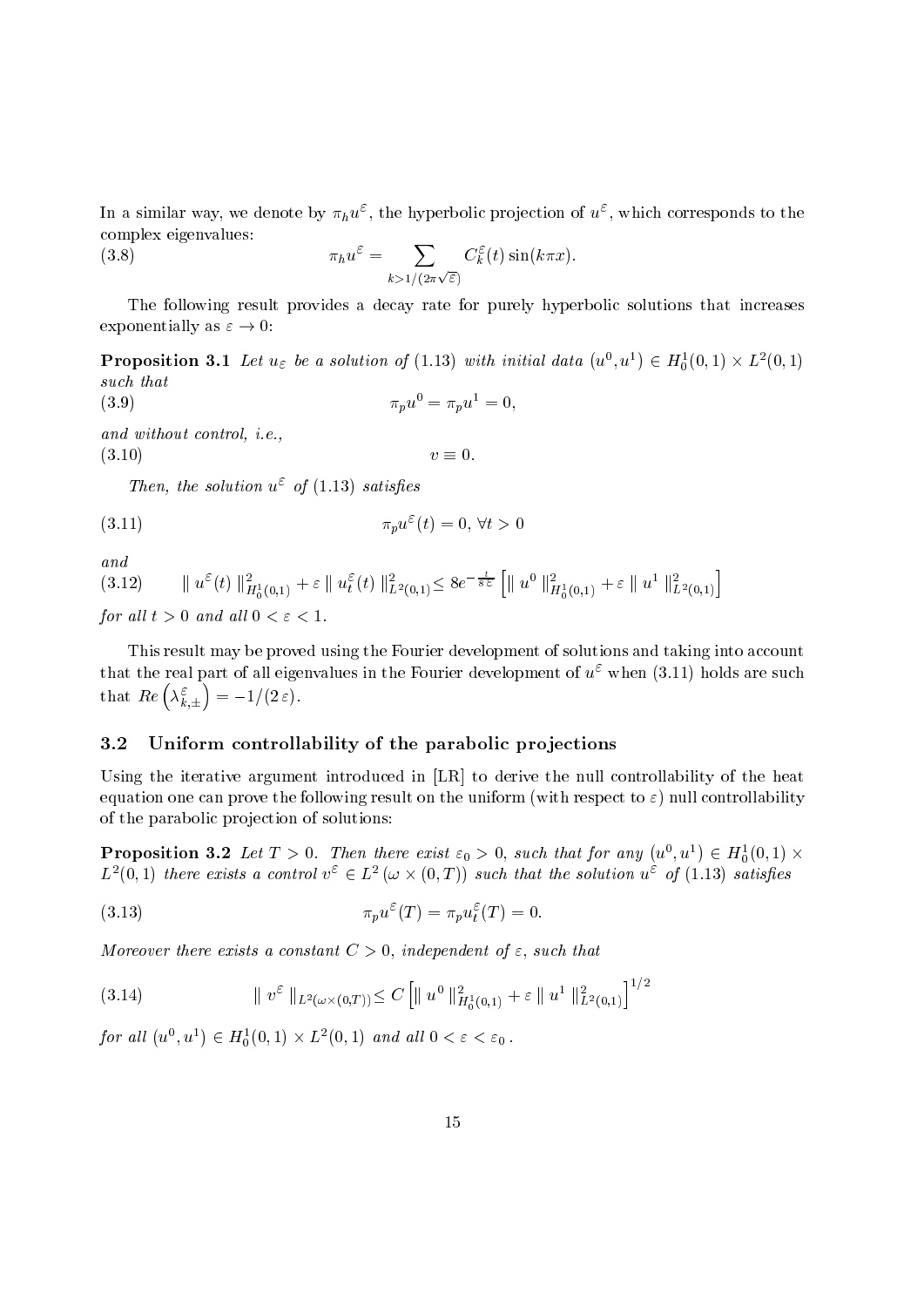#### 3.3 Non-uniform null controllability

In the following Proposition we state a result guaranteeing the null controllability of solutions with a control that may grow exponentially as  $\varepsilon \to 0$ .

Proposition Let T Then there exist positive constants A- B such that for every  $(u^0, u^1) \in H_0^1(0,1) \times L^2(0,1)$  and  $0 < \varepsilon < \frac{T^2}{4}$  there exists a control  $v^{\varepsilon} \in L^2(\omega \times (0,T))$  such that the solution of the solution of the solution of the solution of the solution of the solution of the solution of the solution of the solution of the solution of the solution of the solution of the solution of the solut

(3.15) 
$$
u^{\varepsilon}(T) = \partial_t u^{\varepsilon}(T) = 0
$$

with the estimate

$$
(3.16) \t\t\t || v\varepsilon ||L2(\omega \times (0,T)) \leq A e^{B/\sqrt{\varepsilon}} \left[ || u0 ||H01(0,1) + \varepsilon || u1 ||L2(0,1)1 \right]^{1/2}.
$$

This result may be proved using HUM as a direct consequence of the following observability estimate for the adjoint system

(3.17) 
$$
\begin{cases} \varepsilon \varphi_{tt} - \varphi_{xx} - \varphi_t = 0, & 0 < x < 1, \ 0 < t < T \\ \varphi(0, t) = \varphi(1, t) = 0, & 0 < t < T, \\ \varphi(x, T) = \varphi^0(x), \ \varphi_t(x, T) = \varphi^1(x), \ 0 < x < 1. \end{cases}
$$

Proposition Let <sup>T</sup> Then there exist positive constants A- B such that

(3.18) 
$$
\|\varphi^0\|_{L^2(0,1)}^2 + \varepsilon \|\varphi^1\|_{H^{-1}(0,1)}^2 \leq Ae^{B/\sqrt{\varepsilon}} \int_0^T \int_{\omega} \varphi^2 dx dt
$$

for every solution of (3.17) and all  $0 < \varepsilon < \frac{1}{4}$ .

The observability estimate of Proposition 3.4 follows in a straightforward way from the sideways energy estimates in [Z].

#### 3.4 Conclusion: Global uniform controllability in three steps

Now we use a control strategy similar to the one used in Section 2.4. Given  $T > 0$  and  $\varepsilon_0 > 0$ small enough we divide the control interval  $[0, 1]$  in three pieces:  $[0, 1] = [0, \frac{1}{3}] + [\frac{1}{3}, \frac{1}{3}] + [\frac{1}{3}, \frac{1}{3}]$  $\frac{1}{3}$  +  $\frac{1}{3}$ , 1, Given  $(u^0, u^1) \in H_0^1(0,1) \times L^2(0,1)$  we build the control in the form:

(3.19) 
$$
v^{\varepsilon} = v_1^{\varepsilon} 1_{[0,\frac{T}{3}]} + v_3^{\varepsilon} 1_{[\frac{2T}{3},T]},
$$

 $\mathbf{I}$  is the characteristic function of the interval interval interval interval interval interval interval interval in  $\text{the interval } |\pi, \pi|$ .

According to Proposition 3.2, for  $\varepsilon_0 > 0$  small enough, there exists a control  $v_1^{\varepsilon} \in L^2(\omega \times$  $(0, \frac{\pi}{2})$  such that

$$
(3.20) \t\t\t || v_1^{\varepsilon} ||_{L^2(\omega \times [0, \frac{T}{3}])} \leq C \left[ || u^0 ||_{H_0^1(0, 1)}^2 + \varepsilon || u^1 ||_{L^2(0, 1)}^2 \right]^{1/2}, \ \forall 0 < \varepsilon < \varepsilon_0
$$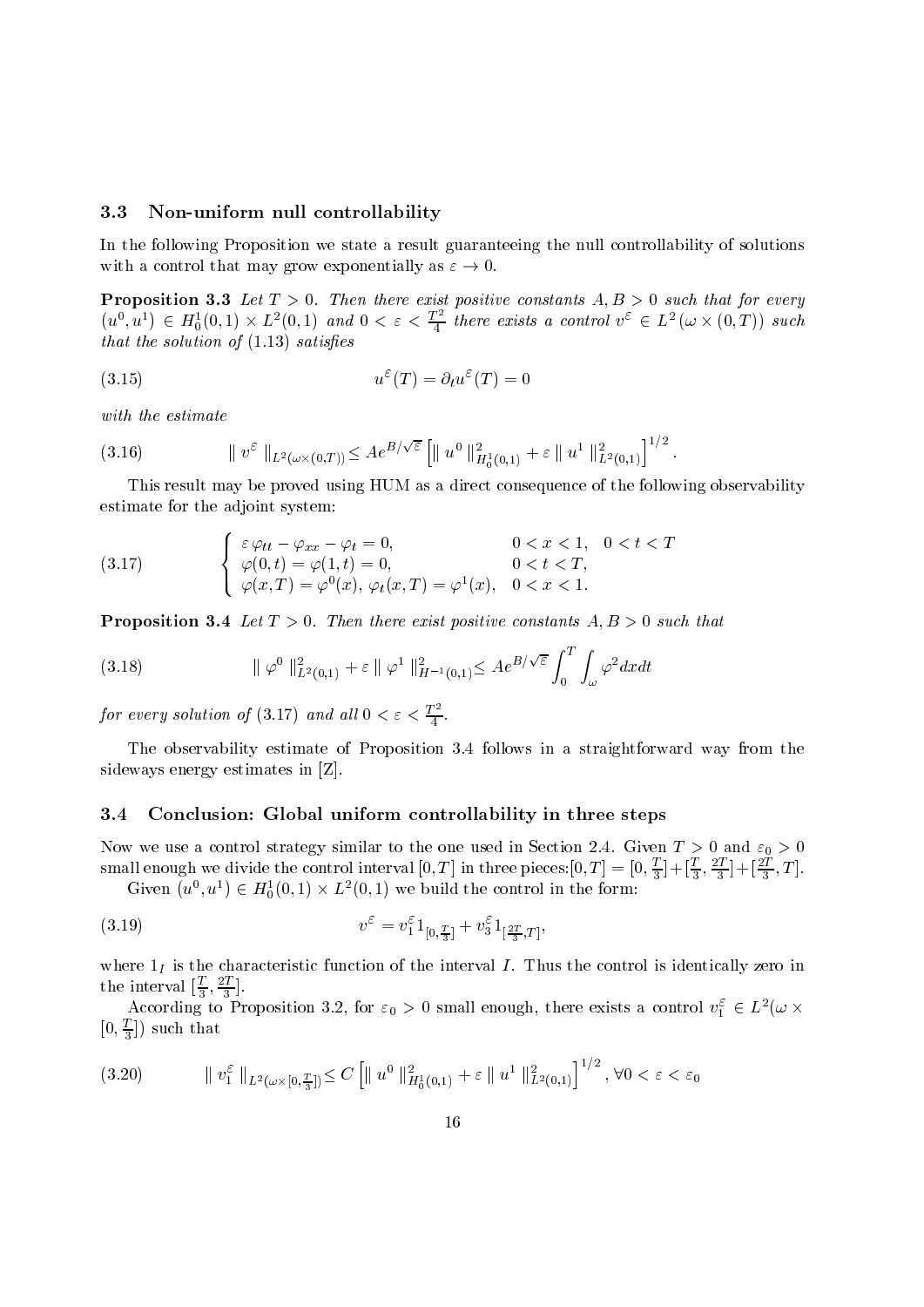(3.21) 
$$
\pi_p u^{\varepsilon} \left( \frac{T}{3} \right) = \pi_p u_t^{\varepsilon} \left( \frac{T}{3} \right) = 0, \forall 0 < \varepsilon < \varepsilon_0.
$$

In view of the contract energy estimates in the contract of the contract energy estimates it is easy to see that  $\mathbf{r}_i$ 

$$
(3.22) \qquad \parallel u^{\varepsilon} \left(\frac{T}{3}\right) \parallel_{H_0^1(0,1)}^2 + \varepsilon \parallel u^{\varepsilon} \left(\frac{T}{3}\right) \parallel_{L^2(0,1)}^2 \leq C \left[\parallel u^0 \parallel_{H_0^1(0,1)}^2 + \varepsilon \parallel u^1 \parallel_{L^2(0,1)}^2\right]
$$

with  $C > 0$  independent of  $0 < \varepsilon < \varepsilon_0$ .

During the time interval  $[\frac{1}{3}, \frac{1}{3}]$  we let  $\mathcal{S}$  . The solution of the solution of the solution of the solution of the solution of the solution of the solution of the solution of the solution of the solution of the solution of the solution of the solution of th ie v de version - we deduce that interval As a consecuence of Proposition - we deduce that interval As a consecuence that is a consecuence of Proposition - we deduce that is a consecuence of Proposition - we deduce that is

$$
(3.23) \| u^{\varepsilon} \left( \frac{2T}{3} \right) \|_{H_0^1(0,1)}^2 + \varepsilon \| u_{t}^{\varepsilon} \left( \frac{2T}{3} \right) \|_{L^2(0,1)}^2 \leq C e^{-\frac{T}{24 \varepsilon}} \left[ \| u^0 \|_{H_0^1(0,1)}^2 + \varepsilon \| u^1 \|_{L^2(0,1)}^2 \right].
$$

We then apply the controllability result of Proposition 3.3. It follows that there exists a control  $v_3^{\circ} \in L^2(\omega \times [\frac{24}{3}, T])$  such that

$$
(3.24) \t\t u^{\varepsilon}(T) = u_t^{\varepsilon}(T) = 0
$$

with

$$
(3.25) \qquad \parallel v_3^{\varepsilon} \parallel_{L^2(\omega \times [\frac{2T}{3}, T])} \leq A e^{B/\sqrt{\varepsilon}} \left[ \parallel u^{\varepsilon} \left( \frac{2T}{3} \right) \parallel_{H_0^1(0, 1)}^2 + \varepsilon \parallel u_t^{\varepsilon} \left( \frac{2T}{3} \right) \parallel_{L^2(0, 1)}^2 \right]
$$
  

$$
\leq A \exp \left[ \frac{B}{\sqrt{\varepsilon}} - \frac{T}{24 \varepsilon} \right] \left[ \parallel u^0 \parallel_{H_0^1(0, 1)}^2 + \varepsilon \parallel u^1 \parallel_{L^2(0, 1)}^2 \right].
$$

In view of the contract of the contract of the contract of the contract of the contract of the contract of the contract of the contract of the contract of the contract of the contract of the contract of the contract of th

(3.26) 
$$
\| v_3^{\varepsilon} \|_{L^2(\omega \times [\frac{2T}{3},T])} \to 0 \text{ exponentially as } \varepsilon \to 0.
$$

This fact combined with (3.20) shows that  $v^2$  is bounded in  $L^2(\omega \times (0,T))$ .

#### 3.5 Uniform observability

As an immediate corollary of the uniform controllability result of Theorem - the following uniform observability result holds for the adjoint systems -

Proposition is the constant of the such that the positive constant C , we should that the constant  $\mathcal{L}$ 

$$
(3.27) \t\t || \varphi(0) - \varepsilon \varphi_t(0) ||_{H^{-1}(0,1)}^2 + \varepsilon || \varphi(0) ||_{L^2(0,1)}^2 \le C \int_0^T \int_{\omega} \varphi^2 dx dt
$$

holds for all solution of  $(3.17)$  and all  $0 < \varepsilon < \frac{1}{4}$ .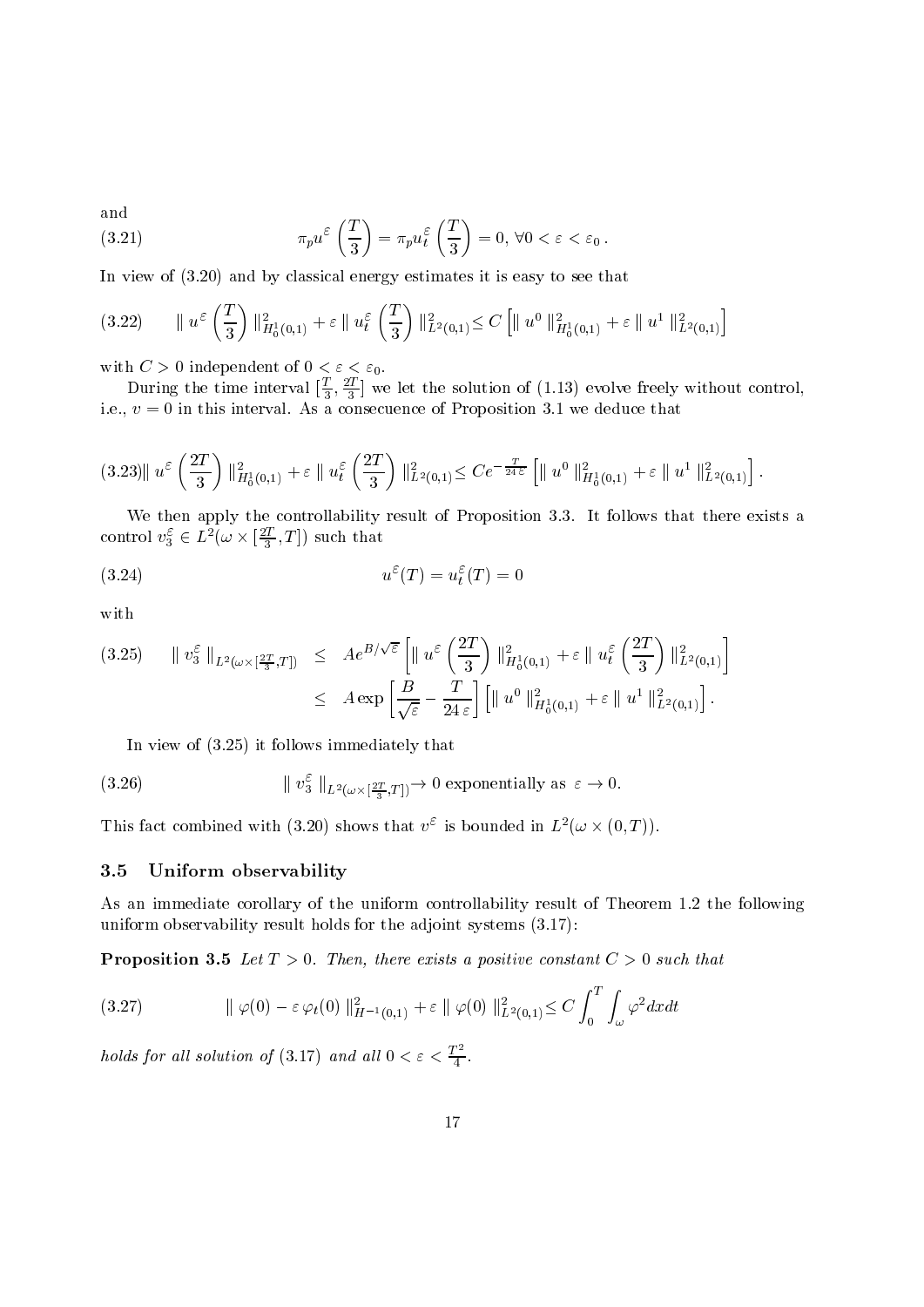#### 3.6 Passage to the limit

As in the context of Theorem -- we can pass to the limit in the controls in two ways First in what concerns to the controls constructed in three steps in paragraph  $3.4$  above, we observe that  $v_3$  tends to zero as  $\varepsilon \to 0$ . On the other hand, it can be seen that the control  $v_1^r 1_{[0, \frac{T}{2}]}$ converges as  $\varepsilon \to 0$  in  $L^2(\omega \times (0, \frac{T}{3}))$  to a control  $v \in L^2(0, \frac{T}{3})$  for the limit heat equation  $(1.8)$ . Thus, the whole control  $v^{\circ}$  converges as  $\varepsilon \to 0$  in  $L^2(\omega \times (0,T))$  to a control of (1.8).

We can also analyze the behavior of the null controls  $v^{\circ}$  of minimal  $L^{2}(\omega \times (0,T))$  -norm. These controls may be characterized as follows. Given  $T > 0, 0 < \varepsilon < \frac{T}{4}$  and initial data  $(u^0, u^1) \in H_0^1(0,1) \times L^2(0,1)$  we consider the functional

$$
(3.28) \t\t J_{\varepsilon}: L^{2}(0,1) \times H^{-1}(0,1) \to I\!\!R
$$

defined as

(3.29) 
$$
J_{\varepsilon}\left(\varphi^{0},\varphi^{1}\right)=\frac{1}{2}\int_{0}^{T}\int_{\omega}\varphi^{2}dxdt+\int_{0}^{1}\left(u^{0}+\varepsilon u^{1}\right)\varphi(0)dx-\varepsilon\langle u^{0},\varphi_{t}(0)\rangle,
$$

 $\varphi$  being the solution of (3.17) with data  $(\varphi^0, \varphi^1)$ .

It is easy to see that  $J_{\varepsilon}$  is continuous and strictly convex. By (3.27) it can be seen that  $J_{\varepsilon}$  is also coercive. Thus  $J_{\varepsilon}$  has a unique minimizer  $(\varphi_{\varepsilon}^0, \varphi_{\varepsilon}^1)$ . Let  $\varphi^{\varepsilon}$  be the solution of (3.17) ). Let  $\varphi^{\varepsilon}$  be the solution of (3.17) with this infinimizer as initial datum. Then  $v^* = \varphi^* 1_{\omega \times (0,T)}$  is the null control of (1.15) with minimal  $L^2(\omega \times (0,T))$  - norm. In view of the uniform observability (3.27) it is easy to see that  ${v_{\varepsilon}}_{0<\varepsilon<\frac{T^2}{2}}$  is uniformly bounded in  $L^2(\omega\times(0,T)).$ 

(3.30) 
$$
v_{\varepsilon} \to v \text{ in } L^2(\omega \times (0,T)) \text{ as } \varepsilon \to 0
$$

where

$$
(3.31) \t\t v = \varphi \text{ in } \omega \times (0, T),
$$

 $\varphi$  being the solution of the limit adjoint system

(3.32) 
$$
\begin{cases} \varphi_t + \varphi_{xx} = 0, & 0 < x < 1, \ 0 < t < T \\ \varphi(0, t) = \varphi(1, t) = 0, & 0 < t < T \\ \varphi(x, T) = \varphi^0(x), & 0 < x < 1 \end{cases}
$$

with the initial datum being the minimizer of the functional

(3.33) 
$$
J\left(\varphi^0\right) = \frac{1}{2} \int_0^T \int_\omega \varphi^2 dx dt + \int_0^1 u^0(x) \varphi(x,0) dx,
$$

in the Hilbert space

(3.34) 
$$
H = \left\{ \varphi^0 : \varphi \text{ solution of (3.32) satisfies } \int_0^T \int_{\omega} \varphi^2 dx dt < \infty \right\}.
$$

The control v turns out to be the null control of the limit heat equation -- of minimal  $L^2(\omega \times (0,T))$  – norm.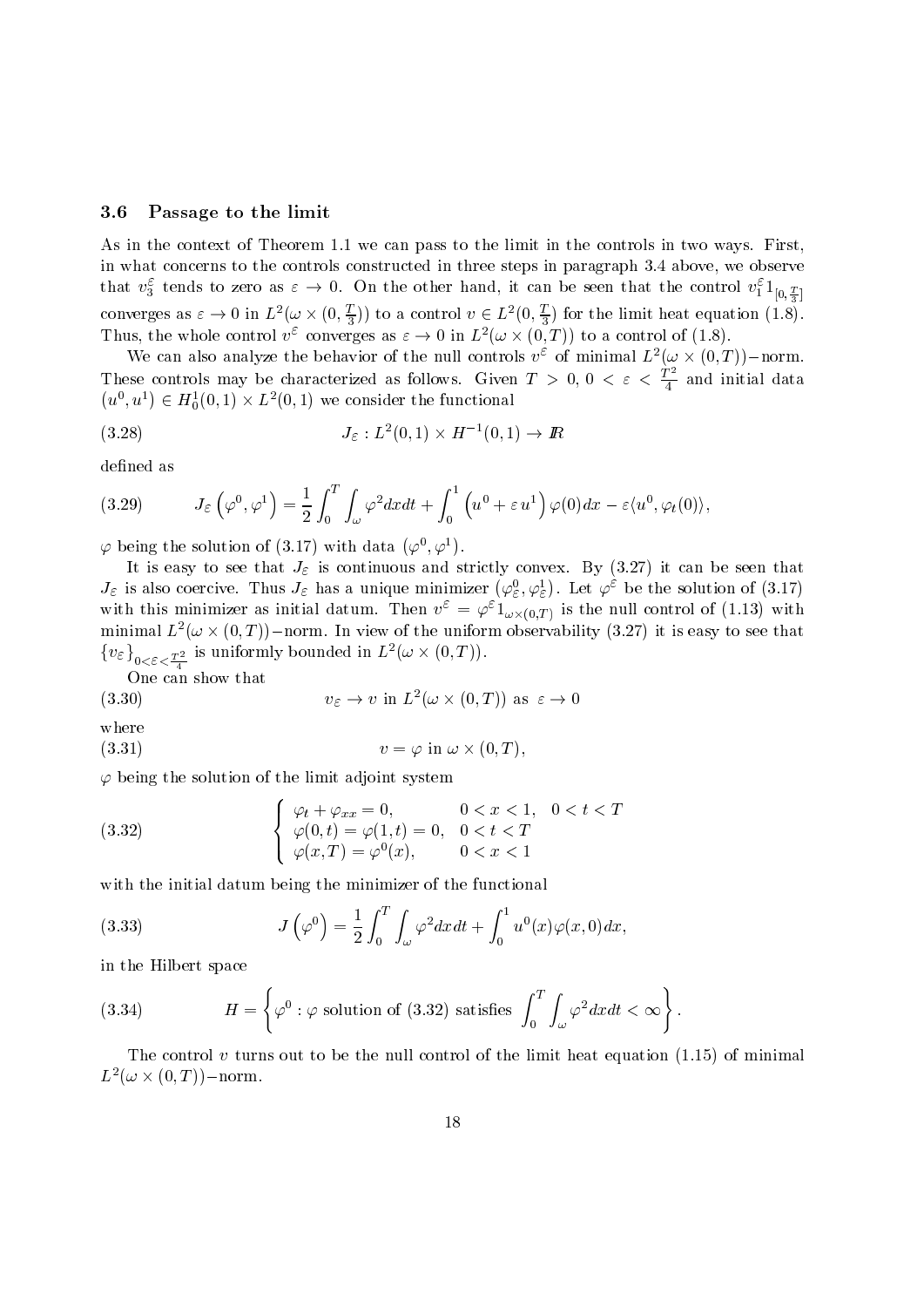#### $\overline{\mathbf{4}}$ Space semi-discretizations of the heat equation

This section is devoted to prove Theorem - The proof is much simpler than those of Theorems  $\mathbf{r}$  and  $\mathbf{r}$  and  $\mathbf{r}$  result is this time a direct controllability result is this time a direct consequence of  $\mathbf{r}$ 2.2 and the structure of the spectrum of the semi-discrete problems.

Let us analyze the spectral problem associated with the semi
discrete equation in the absence of control (i.e., with  $v \equiv 0$ ):

(4.1) 
$$
\begin{cases} -\left[\frac{w_{j+1}+w_{j-1}-2w_j}{h^2}\right] = \lambda w_j, \ j = 1, \cdots, N \\ w_0 = w_{N+1} = 0. \end{cases}
$$

For any h the eigenvalues and eigenvectors of - may be computed explicitly We have  $\mathcal{L}$   $\mathbf{L}$ 

(4.2) 
$$
\lambda_k(h) = \frac{4}{h^2} \sin^2\left(\frac{\pi hk}{2}\right), k = 1, \cdots, N
$$

and

(4.3) 
$$
w_k(h) = (w_{k,1}(h), \cdots, w_{k,N}(h)); w_{k,j}(h) = \sin(j\pi hk), k, j = \lambda, \cdots, N.
$$

Let us consider the semi
discrete adjoint systems

(4.4) 
$$
\begin{cases} \varphi'_j + \frac{[\varphi_{j+1} - 2\varphi_j + \varphi_{j-1}]}{h^2} = 0, & 0 < t < T, j = 1, \dots, N \\ \varphi_0 = \varphi_{N+1} = 0, & 0 < t < T \\ \varphi_j(T) = \varphi_j^0, j = 1, \dots, N. \end{cases}
$$

solution of the follows are series as follows as follows as follows as follows as follows:

(4.5) 
$$
\varphi_j(h,t) = \sum_{k=1}^N a_k e^{-\lambda_k(h)(T-t)} w_{k,j}(h).
$$

The uniform null
controllability for systems -- stated in Theorem - is equivalent to the for the adjoint  $\alpha$  and  $\alpha$  observable and adjoint system adjoint system for the adjoint system of  $\alpha$  there are adjoint to the adjoint to  $\alpha$ exists  $C > 0$  such that

(4.6) 
$$
h \sum_{j=1}^{N} |\varphi_j(h,0)|^2 \leq C \int_0^T \left| \frac{\varphi_N(h,t)}{h} \right|^2 dt
$$

for every solution of and all h 

In view of the explicit form of solutions of the fact that

$$
h\sum_{j=1}^N |w_{k,j}(h)|^2 = \frac{1}{2}
$$

for all  $n > 0$  and  $\kappa = 1, \cdots, N$  and I reposition 2.2 it is summer to see that the sequences  $\{\lambda_k(h)\},$  extended by  $\lambda_k(h) = k^2 \pi^2$  for  $k \geq N+1$ , belong to the same class  $\mathcal{L}(\xi, N)$  for suitable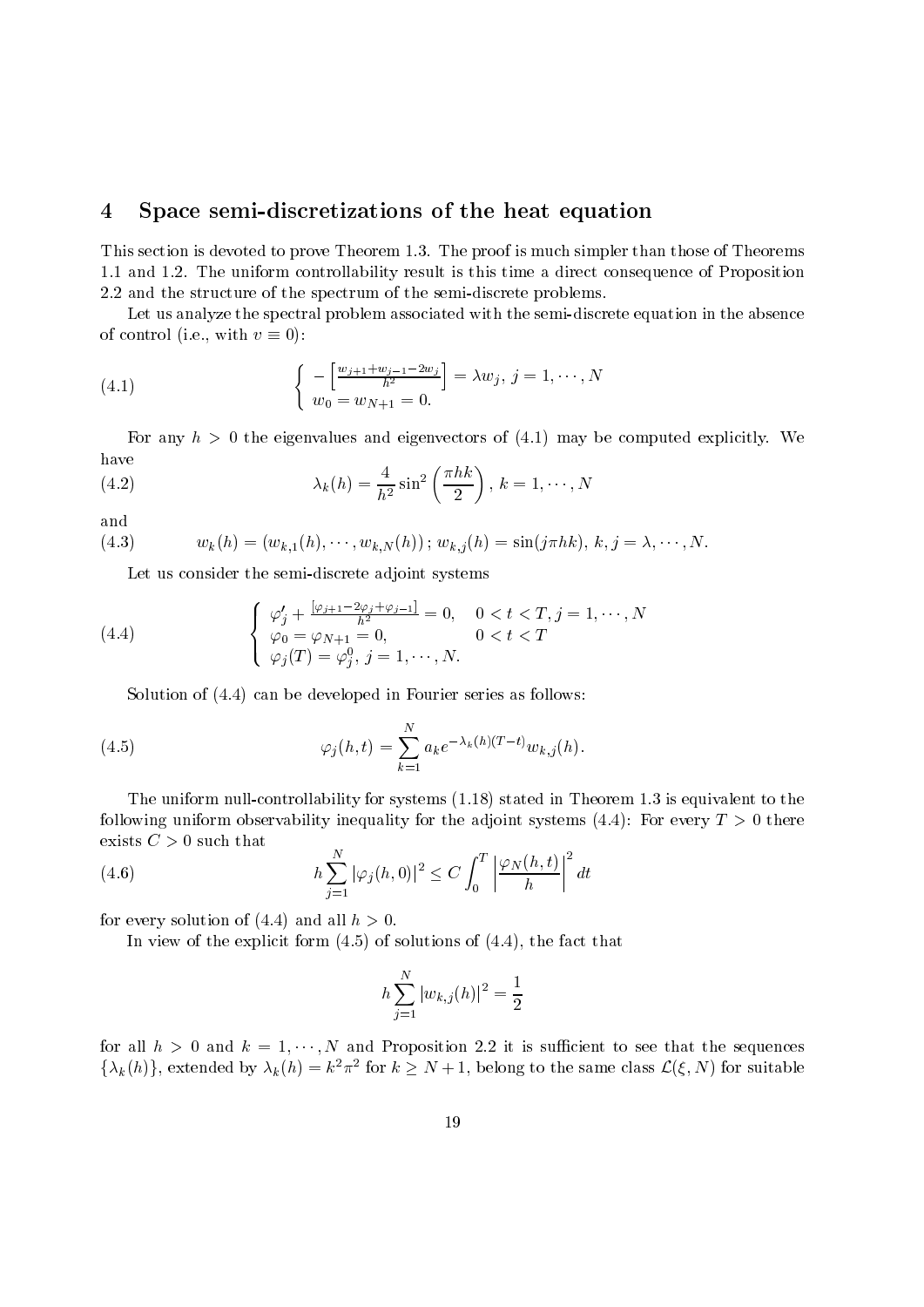$\xi > 0$  and function  $N : (0, \infty) \to I\!N$ . To see this it is sufficient to check that (2.10) and (2.11) hold uniformly on  $h > 0$ . This is an explicit computation.

In order to pass to the limit on the controls as  $h \to 0$ , we first observe that the control  $v \in L^2(0,T)$  of minimal  $L^2(0,T)$ -norm for (1.18) may be characterized by minimizing the functional

$$
J_h\left(\varphi^0\right)=\frac{1}{2}\int_0^T\left|\frac{\varphi_N}{h}\right|^2dt-h\sum_{j=1}^N\varphi_j(0)u_j^0
$$

where  $\varphi = (\varphi_1, \cdots, \varphi_N)$  is the solution of the adjoint system (4.4) with initial datum  $\varphi^* =$  $(\varphi_1^0, \cdots, \varphi_N^0)$  and  $u^0 =$ ) and  $u^0 = (u_1^0, \dots, u_N^0)$  is the in  $\mathbf{v}$  and  $\mathbf{v}$  are all  $\mathbf{v}$  and  $\mathbf{v}$  are all  $\mathbf{v}$  and  $\mathbf{v}$ 

It is easy to see that  $J_h : \mathbb{R}^N \to \mathbb{R}$  is continuous, coercive and strictly convex. Thus  $J_h$  has a unique minimizer  $\varphi_h$ . The control  $v_h$  for (1.18) of minimal L- (0,1) – norm is given by

$$
v_h(t)=-\frac{\varphi_{h,N}(t)}{h},
$$

 $\frac{1}{10}$  is the solution of this minimizer as initial datum In view of the uniform In view of the uniform In view of the uniform In view of the uniform In view of the uniform In view of the uniform In view of the unifor observability inequality (4.6) it follows that  $\{v_h\}_{h>0}$  is bounded in  $L^2(0,T)$ . It can then be seen that

$$
v_h \to v
$$
 as  $h \to 0$  in  $L^2(0,T)$ 

where  $v \in L^2(0,T)$  is given by

$$
v=-\partial_x\varphi(1,t)
$$

where  $\mathbf{r} = \mathbf{r}$  is the solution of the solution of the minimizer as the minimizer  $\mathbf{r}$ of the functional

$$
J\left(\varphi^0\right)=\frac{1}{2}\int_0^T\left|\varphi_x(1,t)\right|^2dt-\int_0^1\varphi(x,0)u^0(x)dx
$$

in the Hilbert space

$$
H = \left\{ \varphi^0 : \text{ the solution } \varphi \text{ of (3.32) satisfies } \varphi_x(1, t) \in L^2(0, T) \right\}.
$$

This limit control v turns out to be the control of minimal  $L$   $(0,1)$  -norm.

Remark - The same problem for the wave equation was analyzed in IZ There it was seen that the uniform controllability fails due to the fact that the spectral gap for the roots of the eigenvalues  $\{\sqrt{\lambda_k(h)}\}$  is not uniformly bounded from below as  $h \to 0$ . Note that, in the context of the heat equation, the relevant gap is the one associated to the eigenvalues  $\{\lambda_k(h)\}\$  which remains uniformly bounded from below as  $h \to 0$ .